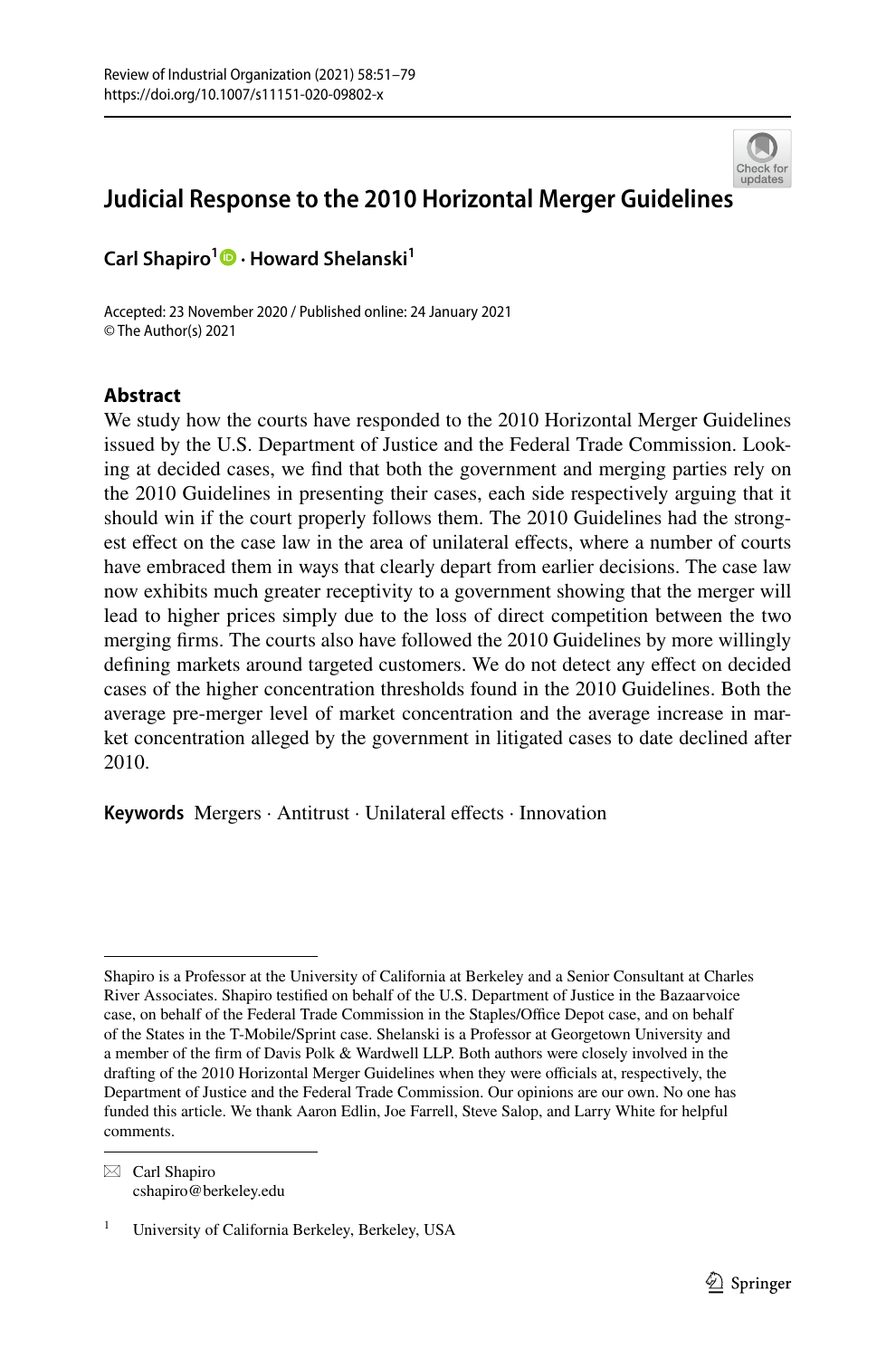# **1 Introduction**

In this article, we study how the courts have responded to the 2010 Horizontal Merger Guidelines [\(2010](#page-28-0) Guidelines, or Guidelines, or 2010 HMGs) that were issued by the U.S. Department of Justice (DOJ) and the Federal Trade Commission ("FTC"). This allows us to assess whether the Guidelines have achieved one of their explicit goals: to "assist the courts in developing an appropriate framework for interpreting and applying the antitrust laws in the horizontal merger context."

Our method for evaluating the judicial response to the 2010 Guidelines is straightforward, albeit qualitative in nature. We have carefully reviewed all judicial decisions in horizontal merger cases since 2000, roughly 10 years before and 10 years after the agencies issued the Guidelines. We look especially for passages where courts cite the Guidelines and where courts address substantive issues that the Guidelines cover. We pay special attention to topics for which the 2010 HMGs made significant changes compared with their predecessor, the 1997 HMGs.<sup>[2](#page-1-1)</sup>

The 2010 HMGs retained the overall framework for analyzing horizontal mergers that has been in place since the 1982 Merger Guidelines. Notably, they retained the "hypothetical monopolist test" (HMT) as the method of defning relevant markets. They also retained the use of the Herfndahl–Hirschman Index (HHI) for screening mergers and for triggering structural presumptions about likely merger efects, while raising the HHI thresholds to refect agency practice more accurately. We examine how courts have responded to these new thresholds.

The 2010 HMGs also brought changes of various magnitudes to several important aspects of merger analysis, including: the assessment of unilateral and coordinated competitive efects; the impact of mergers on innovation; the treatment of entry; the evaluation of efficiencies; and the significance of powerful buyers. Perhaps the most important of those changes relates to the role of market defnition in merger analysis, with the 2010 Guidelines putting increased focus on direct evidence of competitive efects—especially for unilateral competitive efects. Herbert Hovenkamp described these changes as making the Guidelines "less technocratic, accommodating a greater and more realistic variety of theories about why mergers of competitors can be anticompetitive and, accordingly, a greater variety of methodologies for assessing them."[3](#page-1-2)

While Hovenkamp found the 2010 Guidelines to be "a striking improvement" over the previous version, others predicted that the revisions—and particularly their focus on unilateral efects and openness to new methodologies—would create problems for the agencies and the courts. Malcolm Coate and Joseph Simons criticized the empirical reliability of unilateral efects models such as those incorporating the

<span id="page-1-0"></span><sup>&</sup>lt;sup>1</sup> U.S. Department of Justice and Federal Trade Commission, Horizontal Merger Guidelines (August 19, 2010) (hereafter, 2010 Guidelines), §1. Available at [https://www.ftc.gov/sites/default/fles/attachments/](https://www.ftc.gov/sites/default/files/attachments/merger-review/100819hmg.pdf) [merger-review/100819hmg.pdf](https://www.ftc.gov/sites/default/files/attachments/merger-review/100819hmg.pdf).

<span id="page-1-1"></span> $2$  The 1997 HMGs are the same as the 1992 HMGs except in their treatment of efficiencies.

<span id="page-1-2"></span><sup>3</sup> Hovenkamp, H. (2010). Merger policy and the 2010 merger guidelines, retrieved November 21, 2020, from The University of Pennsylvania School of Law website: [https://scholarship.law.upenn.edu/faculty\\_](https://scholarship.law.upenn.edu/faculty_scholarship/1847/) [scholarship/1847/.](https://scholarship.law.upenn.edu/faculty_scholarship/1847/)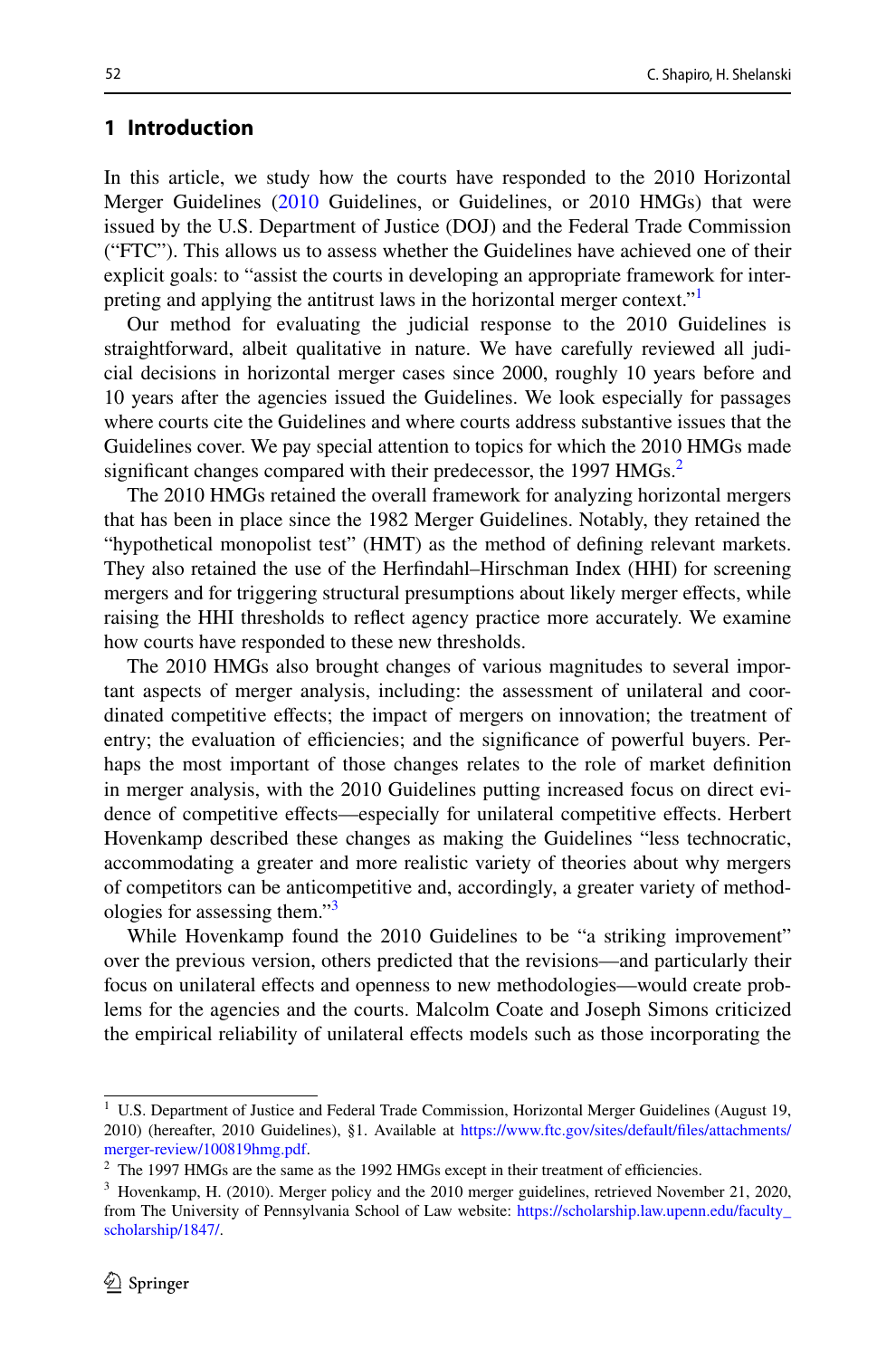upward pricing pressure (UPP) analysis that is embraced by the 2010 Guidelines.<sup>[4](#page-2-0)</sup> Former senior DOJ official Deborah Garza read the then-new Guidelines to "abandon the analytical framework of prior guidelines in favor of describing principal analytical techniques and types of evidence used to assess a merger."<sup>[5](#page-2-1)</sup> She interpreted the new Guidelines as "throwing out the structural screens of the older guidelines," despite the fact that Section 5.3 of the 2010 HMGs embraces the structural presumption. She predicted that "the very eforts the agencies have made to diminish the significance of market shares and concentration should make it more difficult to rely on them in court."

These fears have not been borne out over the past decade. To the contrary, the 2010 Guidelines have continued to be well accepted by the courts and to assist the case law's (slow) incorporation of new economic learning and agency experience in analyzing the impact of mergers on competition. In particular, we fnd that the richer explanation of how the Agencies use qualitative and quantitative evidence to assess competitive efects has favorably infuenced the case law and strengthened merger enforcement.

The most signifcant impact of the 2010 HMGs on the courts has been in the area of unilateral efects. Not coincidentally, the assessment of unilateral efects is the area within merger analysis that has seen the most activity and the most progress among economists in recent years.

Increasingly over the past 30 years, spurred by the 1992 Guidelines, the DOJ and FTC have used modern economic tools to assess unilateral efects. These tools focus on direct competition between the products that are sold by the merging frms (diversion ratios) and the impact of internalizing that competition (price/cost margins) and can involve full-blown merger simulation. Judicial acceptance of these methods was in doubt in 2010 when the FTC and DOJ updated the Guidelines to address and explain assessment of unilateral efects more directly. Those tools have now become well established in the case law.

More generally, we have found numerous examples where the courts embraced the analytical framework provided in the 2010 Guidelines—including especially the guidance that the 2010 HMGs give with regard to the assessment of competitive efects. The process has been similar to past judicial responses to changes in the Guidelines: Courts generally accept the analytical methods that the Guidelines describe; show respect to the experience of the DOJ and the FTC that lies behind the Guidelines changes; but still ground their decisions in principles established by judicial precedent. This is how the Guidelines gradually infuence the evolution of the case law.

Critically for efective merger enforcement, we fnd that the 2010 Guidelines not only preserved the agencies' ability to invoke structural presumptions but strengthened their hand in demonstrating competitive effects. They also appear to have

<span id="page-2-0"></span><sup>4</sup> Coate, M. B. & Simons, J. J. (2012). In defense of market defnition. Antitrust Bulletin, 57, 667–717.

<span id="page-2-1"></span><sup>5</sup> Garza, D. A. (2010, October). Market defnition, the new horizontal merger guidelines, and the long march away from structural presumptions. The Antitrust Source, 10(1). Retrieved from: [https://www.](https://www.americanbar.org/content/dam/aba/publishing/antitrust_source/Oct10_FullSource.pdf) [americanbar.org/content/dam/aba/publishing/antitrust\\_source/Oct10\\_FullSource.pdf](https://www.americanbar.org/content/dam/aba/publishing/antitrust_source/Oct10_FullSource.pdf)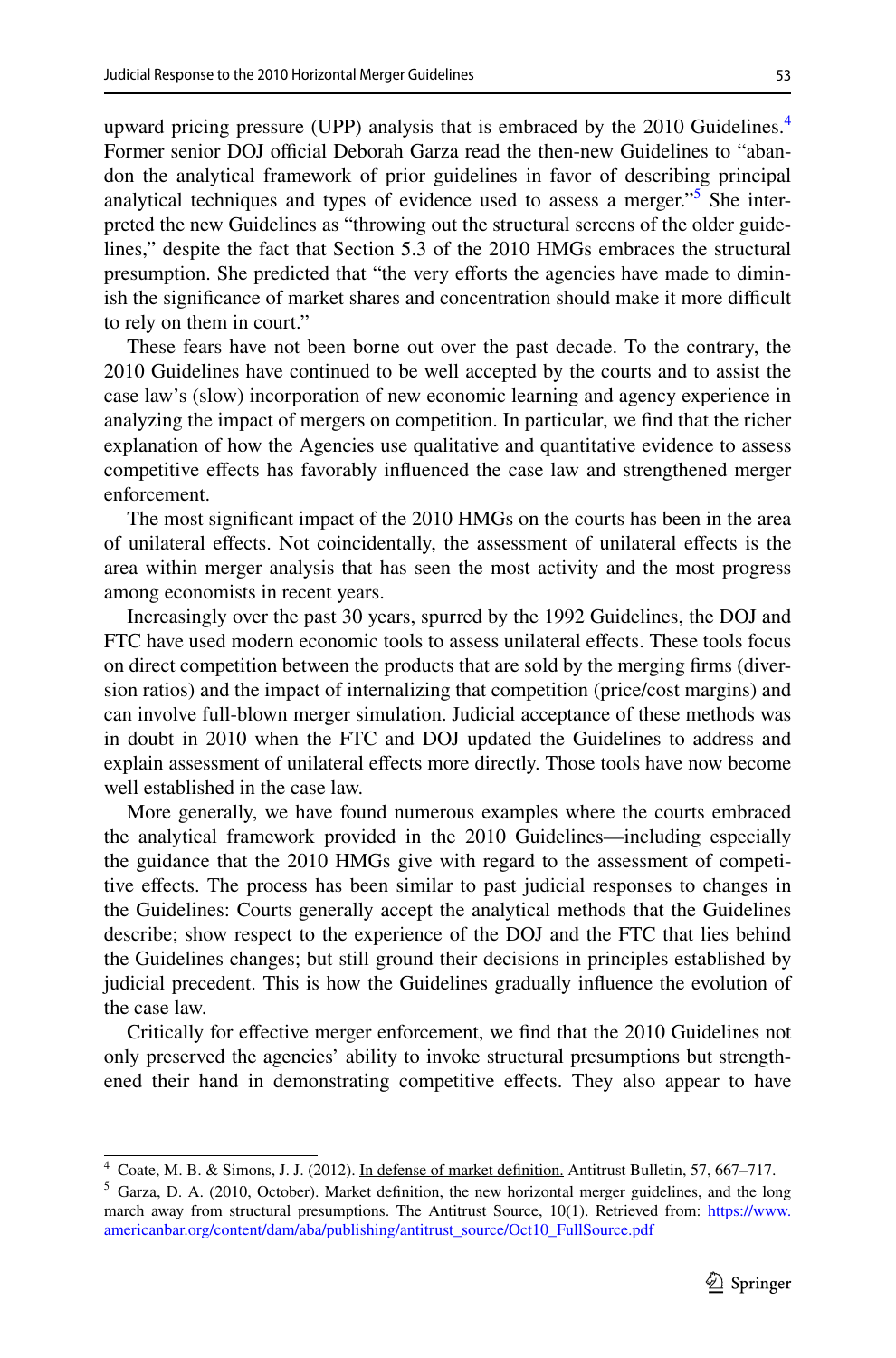made it harder for merging frms to mount an entry defense in the absence of actual, recent, and successful instances of entry.

# **2 Universe of Decided Cases**

We have examined all judicial decisions in horizontal merger cases since 2000. Our goal in reviewing these decision is to assess how the courts have treated the 2010 Guidelines, with particular focus on the courts' treatment of market defnition, structural presumptions, and competitive efects. Recognizing that antitrust doctrine usually evolves slowly through incremental decisions of the federal courts, we examine how courts over the past decade have treated several notable changes to merger analysis found in the 2010 Guidelines.

Table [1](#page-4-0) lists all of the horizontal merger cases in which the federal courts have issued decisions since January 2000.<sup>[6](#page-3-0)</sup> We call these "decided cases." Decided cases are a subset of "litigated cases." Litigated cases include merger challenges that were settled prior to a judicial decision and those in which the parties abandoned the merger prior to a judicial decision.

Some observers regard the DOJ and FTC's win/loss records as the ultimate test of whether the agencies' approach to merger enforcement is being accepted or rejected by the courts. For the record, of the 19 merger cases that the DOJ and FTC litigated to a decision in federal court in the 10 years after the 2010 Guidelines were issued, they won 15: a [7](#page-3-1)9% win rate.<sup>7</sup> This is higher than their combined win rate in federal court over the previous decade—[8](#page-3-2) of 13, or  $62\%$ .<sup>8</sup>

Regardless of the numbers, we caution against making too much of the DOJ and FTC win/loss records. Only a tiny share of all proposed mergers are litigated, and litigation leads to a decision only if no settlement can be reached and the merging parties do not abandon the transaction in the face of a challenge. In this paper, we are less interested in the win rates and more interested in whether the courts have followed the analytical framework of the 2010 Guidelines—particularly in areas where the 2010 Guidelines difer from their predecessor.

To examine how courts have treated the 2010 Guidelines, we have read all of the cases listed in Table [1.](#page-4-0) For each decision since 2010, we examine for what purpose the court cited the Guidelines, and whether the decision restrained or advanced any of the changes to merger analysis that the 2010 Guidelines introduced. In evaluating the decided cases since 2010, we are particularly interested in how courts have

<span id="page-3-0"></span><sup>6</sup> Table [1](#page-4-0) includes two cases that were decided by the Federal Trade Commission that did not receive appellate review: *Evanston Northwestern Healthcare* and *Otto Bock*. We list these cases for completeness but do not rely on them when discussing the impact of the Guidelines on the courts.

<span id="page-3-1"></span> $7$  The win rate falls to 75% (15 of 20) if one includes the loss by the States in the T-Mobile/Sprint case. The win rate rises to 17 of 22 (77%) if one includes the FTC decision in *Otto Bock* and the arbitration decision in *Novelis/Aleris*.

<span id="page-3-2"></span><sup>&</sup>lt;sup>8</sup> Including cases in which the merging parties abandoned the transaction in the face of a challenge would, of course, raise the DOJ and FTC win rates. Again, our universe is *decided* cases.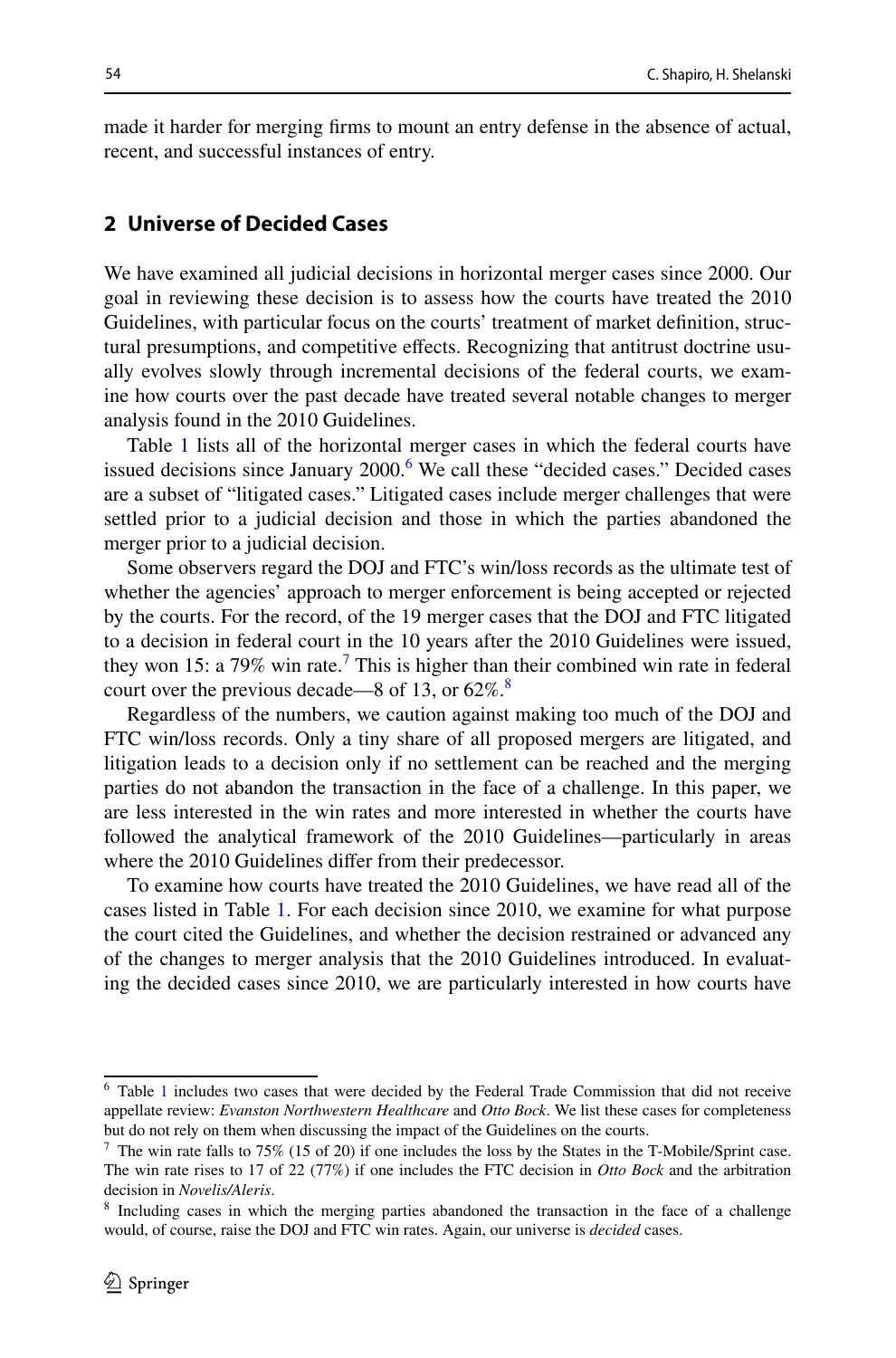<span id="page-4-0"></span>

| Table 1 Decided Horizontal Merger Cases 2000-2020               |        |                     |                    |           |                        |
|-----------------------------------------------------------------|--------|---------------------|--------------------|-----------|------------------------|
| Name                                                            | Agency | Complaint filed     | Date resolved      | Outcome   | Notes                  |
| Horizontal Merger Cases Brought January 2000 to August 2010     |        |                     |                    |           |                        |
| Heinz/Beech-Nut                                                 | E      | $Jul-00$            | Apr-01             | Gov Win   | Reversal by DC Circuit |
| SunGard Data Systems/Comdisco                                   | Ö      | $Oct-01$            | $Nov-01$           | Gov Loss  |                        |
| Chicago Bridge & Iron/Water Division Pitt-Des Moines            | EC     | $Oct-01$            | $Jan-08$           | $Gov$ Win | 8th Circuit Affirmed   |
| Libbey/Newell Rubbermaid                                        | EC     | $Jan-02$            | $Oct-02$           | Gov Win   |                        |
| Ctac<br>UPM-Kymmene Oyj/Bemis MA                                | Ö      | Apr-03              | $Jul-03$           | Gov Win   |                        |
| Oracle/Peoplesoft                                               | DО     | Feb-04              | $Step-04$          | Gov Loss  |                        |
| Evanston Northwestern/ENH Medical Group                         | EC     | Feb-04              | Apr-08             | Gov Win   | <b>FTC</b> Decision    |
| Arch Coal/Triton Coal Company                                   | ELC    | Apr-04              | $_{\text{Jun-OS}}$ | Gov Loss  |                        |
| Equitable Resources/People's Natural Gas Company                | FTC    | $\rm{Mar-}07$       | Feb-08             | $Gov$ Win |                        |
| Western Refining/Giant Industries                               | EC     | Apr-07              | $May-07$           | Gov Loss  |                        |
| Whole Foods/Wild Oats                                           | FTC    | $\rm Jun\text{-}O7$ | $Jul-08$           | $Gov$ Win | Reversal by DC Circuit |
| Polypore International/Microporous Products                     | ELC    | $Sep-08$            | $Jul-12$           | Gov Win   | 11th Circuit Affirmed  |
| CCC Information Services/Mitchell International                 | EC     | $Nov-08$            | Mar-09             | Gov Win   |                        |
| Lundbeck (Ovation Pharmaceuticals)                              | EC     | Dec-08              | $Oct-11$           | Gov Loss  | 8th Circuit Affirmed   |
| Horizontal Merger Cases Brought August 2010 to July 2020        |        |                     |                    |           |                        |
| Lab Corp/Westcliff Medical Laboratories                         | EC     | $Dec-10$            | Feb-11             | Gov Loss  |                        |
| ProMedica/St. Luke's Hospital                                   | EC     | $Jan-11$            | $Mar-12$           | $Gov$ Win |                        |
| H&R Block/Tax Ac                                                | ÖQ     | $May-11$            | $Oct-11$           | Gov Win   |                        |
| OSF Healthcare System/Rockford Health System                    | EC     | $Nov-11$            | Apr-12             | $Gov$ Win |                        |
| Bazaarvoice/PowerReviews                                        | БOI    | $Jan-13$            | Apr-14             | Gov Win   |                        |
| Saint Alphonsus: St. Luke's Health System/Saltzer Medical Group | FTC    | $Mar-13$            | Feb-15             | Gov Win   | 9th Circuit Affirmed   |
| Sysco/US Foods                                                  | FTC    | Feb-15              | $J$ un- $15$       | Gov Win   |                        |
| Steris/Synergy Health                                           | FTC    | $May-15$            | $Oct-15$           | Gov Loss  |                        |
| Staples/Office Depot                                            | ETC    | Dec-15              | $May-16$           | Gov Win   |                        |
| Penn State Hershey Medical Center/PinnacleHealth System         | FTC    | Dec-15              | $Oct-16$           | Gov Win   |                        |

55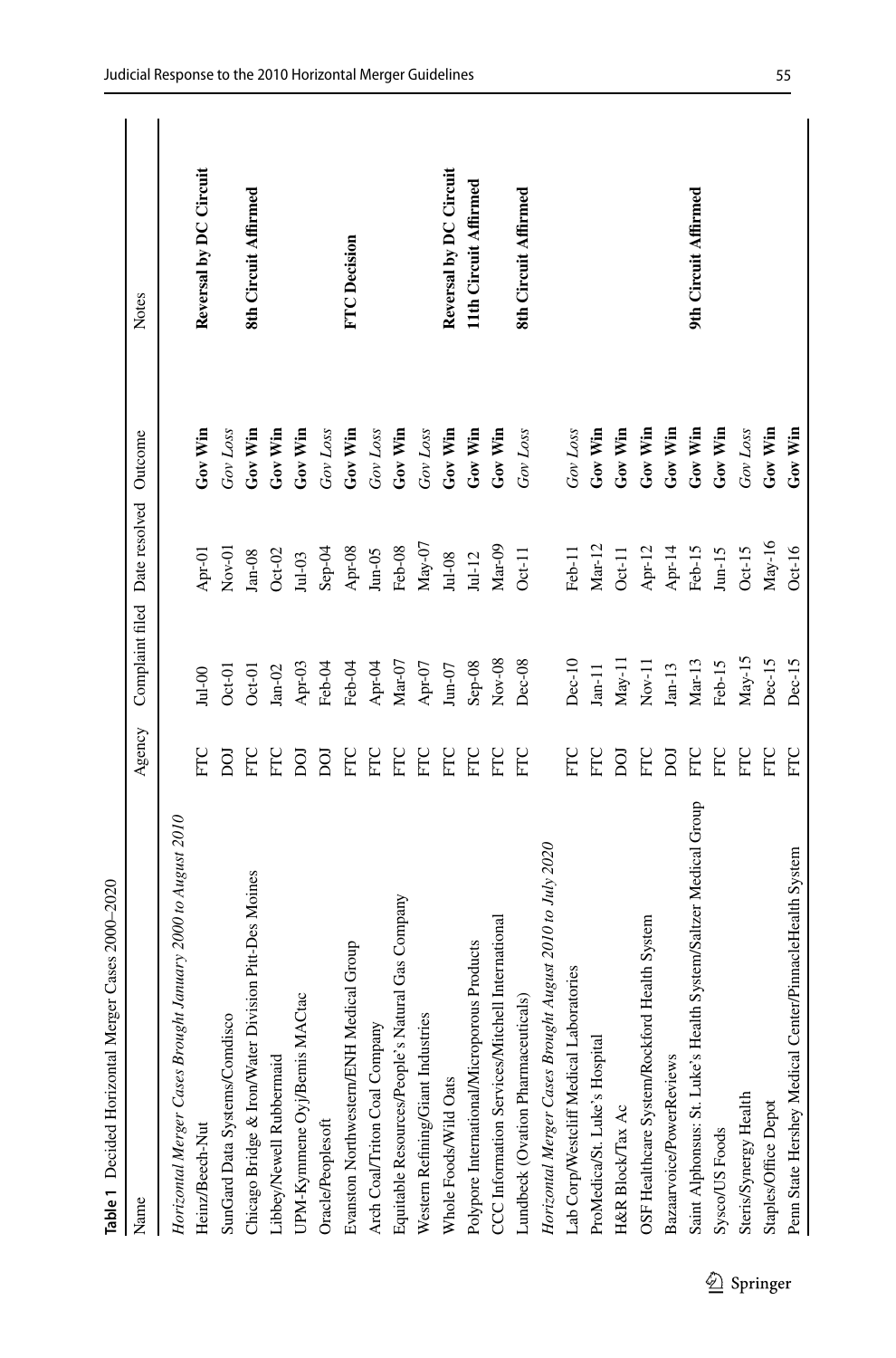| Table 1 (continued)                                                                                                                                                   |               |                                              |          |                                 |                               |
|-----------------------------------------------------------------------------------------------------------------------------------------------------------------------|---------------|----------------------------------------------|----------|---------------------------------|-------------------------------|
| Name                                                                                                                                                                  |               | Agency Complaint filed Date resolved Outcome |          |                                 | Notes                         |
| Advocate Health and Hospitals/NorthShore University Health<br>System                                                                                                  | FTC           | Dec-15                                       | $Mar-17$ | $\rm{Gov}$ Win                  |                               |
| Anthem/Cigna                                                                                                                                                          | g             | $Jul-16$                                     | Feb-17   | Gov Win                         | DC Circuit Affirmed           |
| <b>Aetna/Humana</b>                                                                                                                                                   | ğ             | Jul-16                                       | Feb-17   | Gov Win                         |                               |
| Energy Solutions/Waste Control Specialists                                                                                                                            | g             | $Nov-16$                                     | $Jun-17$ | Gov Win                         |                               |
| Sanford Health/Mid Dakota Clinic                                                                                                                                      | EC            | $Jun-17$                                     | $Dec-17$ | Gov Win                         | 8th Circuit Affirmed          |
| Tronox/Cristal                                                                                                                                                        | EC            | Dec-17                                       | $May-19$ | Gov Win                         |                               |
| Otto Bock/Freedom Innovations                                                                                                                                         | EC            | Dec-17                                       | $Nov-19$ | Gov Win                         | <b>FTC</b> Decision           |
| Wilhelmsen Maritime Services/Drew Marine                                                                                                                              | EC            | Feb-18                                       | $Jul-18$ | Gov Win                         |                               |
| Evonik/PeroxyChem                                                                                                                                                     | FTC           | Aug-19                                       | Feb-20   | Gov Loss                        |                               |
| Sabre/Farelogix                                                                                                                                                       | g             | Aug-19                                       | Apr-20   | Gov Loss                        | Vacated by 3rd Circuit (Moot) |
| Novelis/Aleris                                                                                                                                                        | ğ             | $Sep-19$                                     | $Mar-20$ | Gov Win Abritration Abritration |                               |
| T-Mobile/Sprint                                                                                                                                                       | STATES Jun-19 |                                              | Feb-20   | Gov Loss                        | States, Not DOJ               |
| Notes: One case was decided through arbitration: Novelis/Aleris. One case that was vacated as moot: Sabre/Farelogix. We include both of these cases in our discussion |               |                                              |          |                                 |                               |

*Notes*: One case was decided through arbitration: Novelis/Aleris. One case that was vacated as moot: Sabre/Farelogix. We include both of these cases in our discussion<br>below. In two cases-Heinz/Beechnut and Whole Foods/Wil below. In two cases–Heinz/Beechnut and Whole Foods/Wild Oats—the DC Circuit reversed the District Court. In those cases, we rely on the DC Circuit decision, not the District Court decision. Because they were decided by the district courts before the 2010 Guideline revisions were published, we have placed Polypore and Lundbeck in the prey010 list of cases, despite the fact that they were resolved at the appellate level after 2010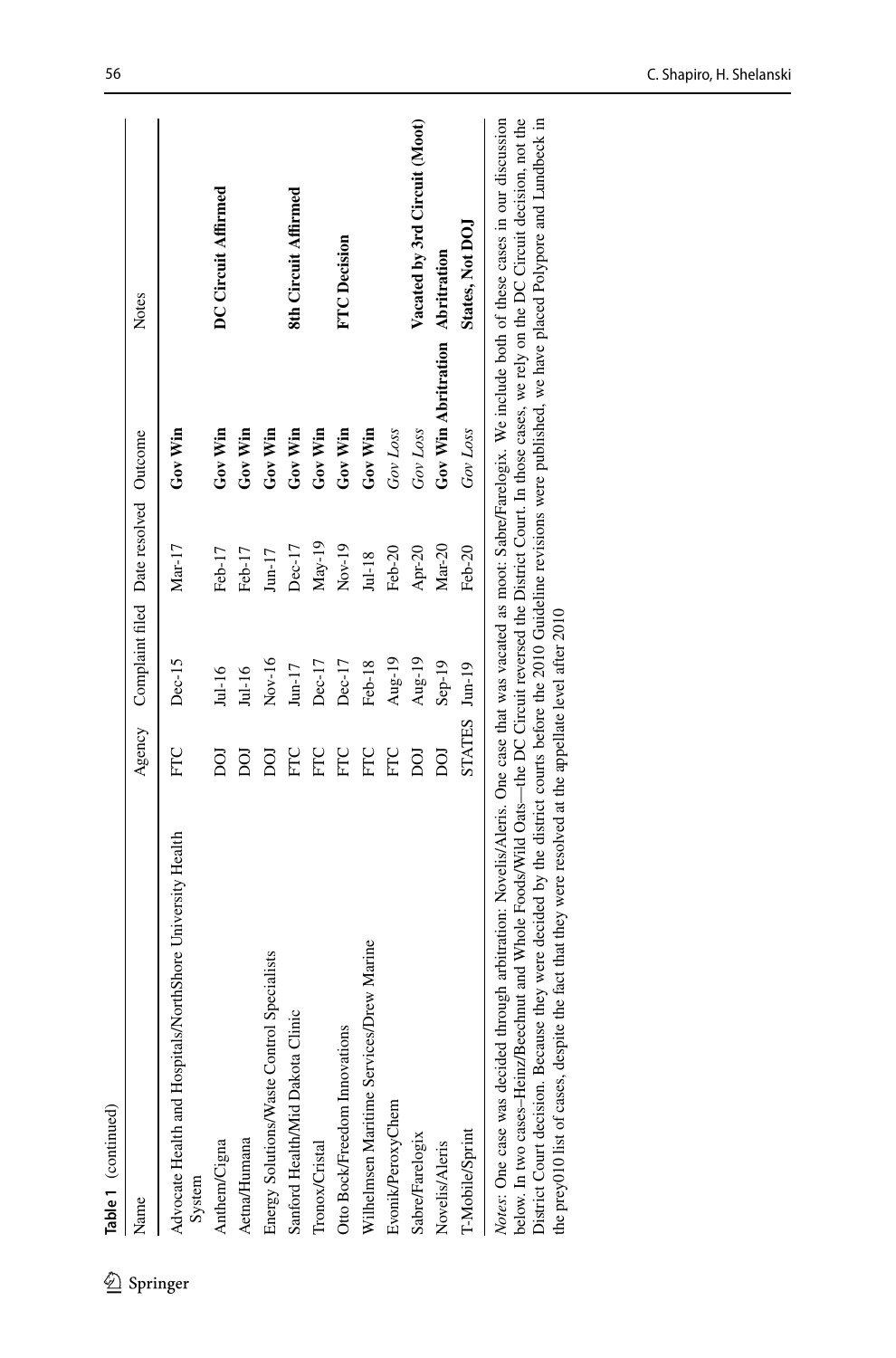treated the new substantive aspects of the 2010 Guidelines, as those are the changes that demand the most doctrinal evolution to become embedded in case precedent.

Naturally, since the case law evolves slowly, and since the HMGs are useful but certainly not binding on the courts, the impact of the 2010 HMGs—as with previous Guidelines—has been gradual and cumulative. Nonetheless, we fnd that the 2010 HMGs have already had a signifcant impact on the outcome of merger challenges and on the development of merger case law.

Our purpose in looking at cases respectively decided before and after 2010 is not to conduct an event study of how the 2010 Guidelines afected some set of variables that are derived from court decisions, but instead to provide a qualitative description of whether—and for what purpose—courts have cited or adopted the new features of the 2010 Guidelines. Reading the pre-2010 cases allows a better understanding of whether a court's approval or adoption of any novel aspect of the 2010 Guidelines had precedent in recent case law and, as such, might have resulted even absent the 2010 Guidelines. For example, a court citing with approval the identifcation of an innovation efect from a merger might cite to §6.4 of the 2010 HMGs for ease of reference, even though several merger decisions from courts and agencies emphasized innovation efects starting in the mid-1990s. An additional reason to read the pre-2010 cases is to identify the areas of greatest impact of the 2010 Guidelines. We therefore read those cases to see if we can identify any areas in which post-2010 decisions not only nudged the doctrine forward but departed notably from cases that were decided under the previous Guidelines.

### **3 Impact of the 2010 Guidelines on Judicial Decisions**

The 2010 Guidelines difered from the 1992 Guidelines in several evolutionary respects. We say evolutionary because nothing in the 2010 revisions—in our view either now or at the time we participated in the drafting of those revisions—departed radically from the methods or principles through which the 1992 Guidelines had sought to prevent increases in market power through mergers and acquisitions. The 2010 Guidelines incorporated advances in understanding about how best to evaluate the competitive efects of a merger and placed increased emphasis on more direct measurement where possible—particularly with regard to unilateral efects. They also explicitly identifed a broader range of potential harms—notably with regard to innovation and coordinated efects. In addition, the 2010 Guidelines updated the agencies' approach to: entry; efficiencies; buyer power (whether as a merger effect or as an ofset to merger efects); and failing/failing frm defenses. Our discussion of the judicial response to the 2010 Guidelines is organized according to these various substantive topics in the Guidelines.

Many of the changes found in the 2010 HMGs involve modifcations to concepts and approaches that were already present in the 1992 Guidelines. In this category we put: (1) clarifcations with regard to market defnition and the proper implementation of the HMT; (2) the delineation of product and geographic markets around targeted customers, which are sometimes called "price discrimination markets;" (3) a greatly expanded treatment of unilateral efects, including upward pricing pressure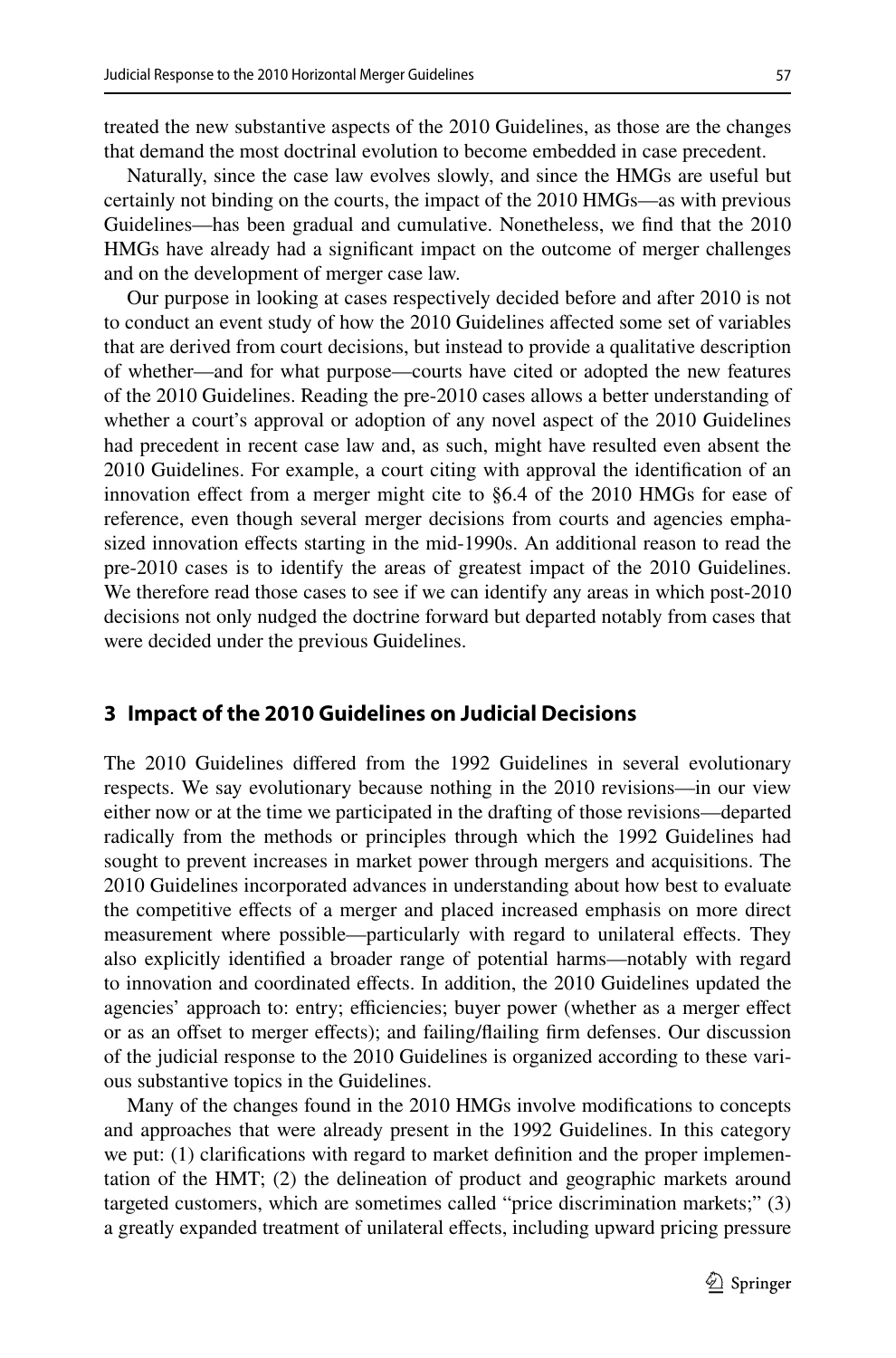(UPP); (4) a broader conceptualization of coordinated efects; and (5) a more skeptical approach to claims that entry will discipline the merged frm, which shifted the emphasis from examining abstract, pro forma entry plans based on the notion of minimum viable scale to seeking evidence of successful entry—guided by a recognition that real-world entrants usually face many obstacles to success, not all of which are easy to discern.

Some changes in the 2010 HMGs involve the introduction of concepts not found in earlier versions of the Guidelines. However, none of these "new" concepts were truly novel: All of them had been developing in the economics and antitrust policy literature during the interval between 1992 and 2010, if not before. In this category we put: (1) a reduced emphasis on market defnition and market concentration relative to more direct evidence of competitive efects; (2) explicit mention of bargaining and auctions as modes of competition; (3) explicit analysis of how mergers can harm customers by reducing innovation and product variety; (4) the addition of a section that covers mergers between competing buyers; and (5) the addition of a section that addresses partial acquisitions.

Before we turn to specifc substantive issues, it is worth noting that, as a general matter, the courts consistently reference the HMGs and give them considerable respect. This was true prior to 2010 and has continued since then. Many judges note that the Guidelines are helpful and refect economic learning and agency experience. No decision explicitly rejects any aspect of the Guidelines as fawed or inconsistent with the case law. To the contrary, the litigating parties often spar over the proper *interpretation* of the Guidelines in the case at hand. The court decisions also make clear that merging parties themselves approach their defenses through the lens of the Guidelines. We have found no case in which the merging parties have asked courts to depart from the basic substantive framework of the Guidelines, even as they vigorously contest the government's application of the Guidelines to their particular merger.

#### **3.1 The Role of Market Defnition and Market Shares (HMGs §4 and §5)**

Going back at least to the Supreme Court's landmark 1963 decision in *Philadelphia National Bank*, market defnition and market shares have been central to the evaluation of mergers under the Clayton Act. The typical route to victory for the government has been to defne the relevant market and show that the merger signifcantly increases concentration in that market, which thus establishes a presumption that the merger is likely to harm competition in that market. The strength of this structural presumption has waned over time, but the agencies almost always follow this route when challenging mergers in court. Indeed, this route is so common that many practitioners seem to believe that defning a relevant market is a *necessary* part of the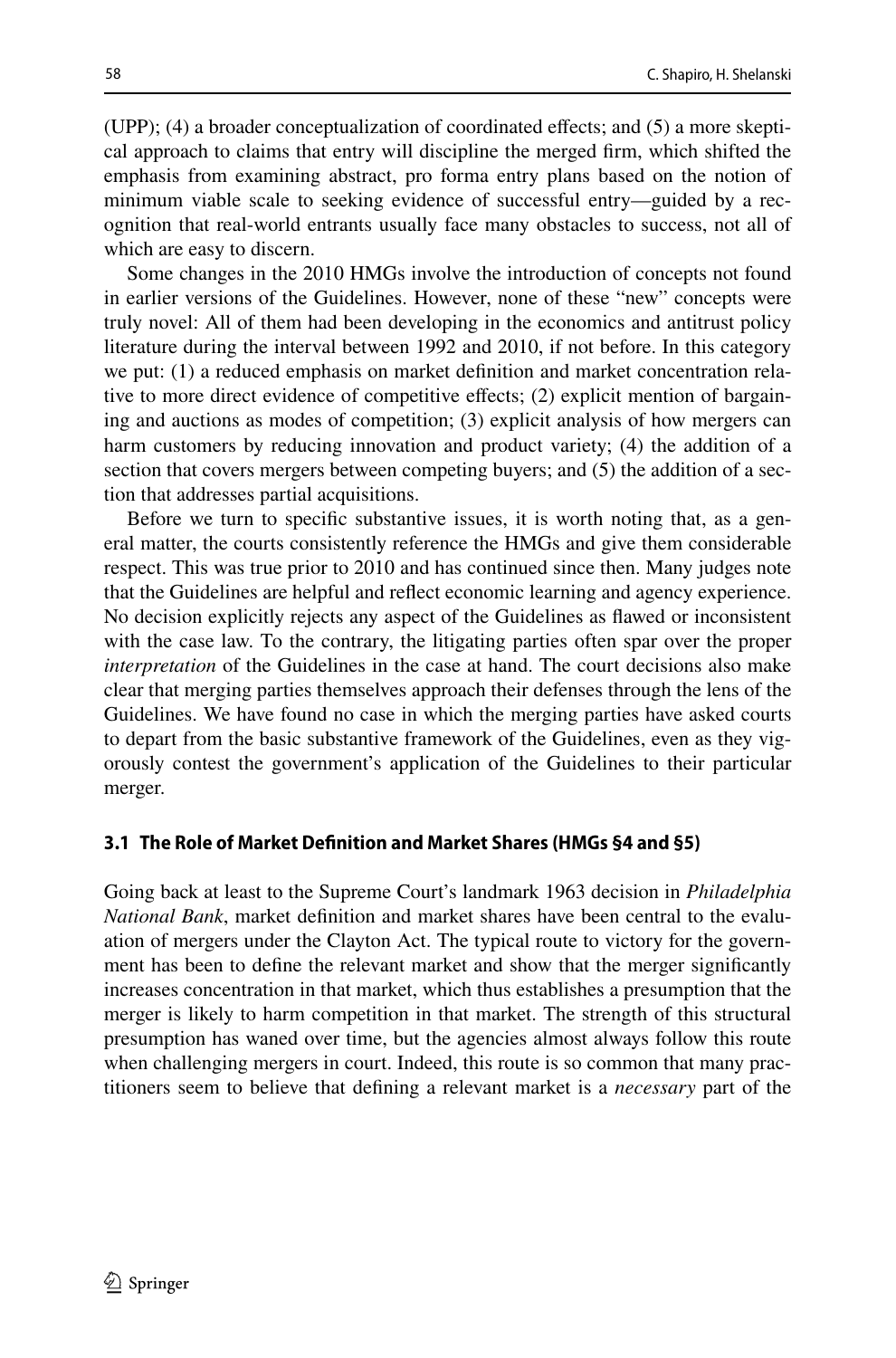plaintif's case, although the Clayton Act itself is very expansive and contains no such requirement.<sup>9</sup>

The 1992 Guidelines, like their predecessors back to 1968, gave primacy to market defnition and market concentration. Section 1— "Market Defnition, Measurement and Concentration," —begins: "A merger is unlikely to create or enhance market power or to facilitate its exercise unless it signifcantly increases concentration and results in a concentrated market, properly defned and measured. Mergers that either do not signifcantly increase concentration or do not result in a concentrated market ordinarily require no further analysis."

The 2010 HMGs preserve the basic elements of market defnition and market concentration, but give them less prominence in the overall analysis. Instead of beginning with market defnition and market concentration, the 2010 HMGs refect actual agency practice by frst identifying various types of evidence of adverse competitive efects: actual efects observed in consummated mergers; direct comparisons that are based on experience; market shares and concentration in a relevant market; substantial head-to-head competition; and the disruptive role of a merging party.<sup>10</sup> What a come-down for market defnition and market concentration to be listed third out of five types of evidence of adverse competitive effects!<sup>11</sup>

Adding insult to injury, Section 4 in the 2020 HMGs states: "The Agencies' analysis need not start with market defnition." Experienced practitioners realized that this statement had been true at both agencies for many years prior to 2010; to the extent the 1992 HMGs suggested otherwise, they were badly out of date regarding actual agency practice. Lest there be any doubt, the 2010 HMGs go on to state. "The measurement of market shares and market concentration is not an end in itself, but is useful to the extent it illuminates the merger's likely competitive efects." At the same time, the 2010 HMGs very much preserve the structural presumption.

Some commentators in favor of vigorous merger enforcement feared that downplaying market defnition and market shares would weaken merger enforcement by making it easier for merging parties to rebut the structural presumption. At the same time, commentators more accustomed to defending mergers feared that downplaying market defnition and market shares would embolden the agencies to bring cases without the "rigor" or "discipline" of having to define a relevant market and demonstrate a substantial increase of concentration in that market.

Neither of these fears has been borne out over the intervening 10 years.

<span id="page-8-0"></span><sup>&</sup>lt;sup>9</sup> The statute prohibits acquisitions where "in any line of commerce or in any activity affecting commerce in any section of the country, the efect of such acquisition may be substantially to lessen competition, or to tend to create a monopoly." The "in any line of commerce" and "in any section of the country" language is very inclusive and does not appear to have been written to impose a hurdle to the government's success in challenging a merger based on an inability to identify the precise boundaries of the line of commerce or section of the country impacted by the merger.

<span id="page-8-1"></span> $10$  2010 Guidelines, §2.1.

<span id="page-8-2"></span><sup>&</sup>lt;sup>11</sup> We note that if the 2010 Guidelines placed market definition in modest restraints, they definitely did not send it to the guillotine, which some have advocated. See, *e.g.* Kaplow, L. (2010). Why (ever) defne markets. Harvard Law Review, 124(2), 437–517.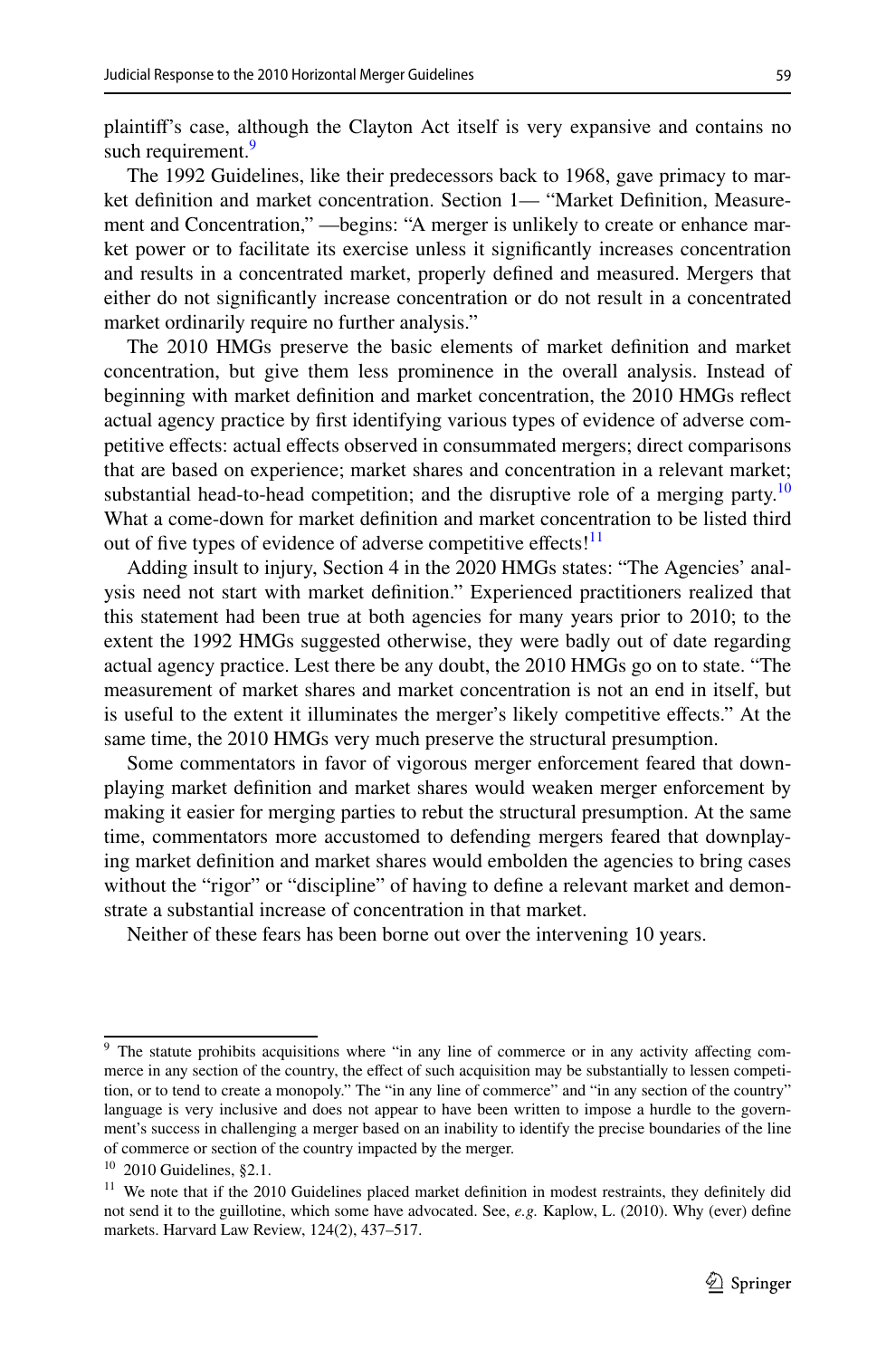As to the frst fear, we have not found evidence in the decided cases that the 2010 Guidelines caused any weakening of the structural presumption.<sup>12</sup> For example, in the *Bazaarvoice* case, a post-consummation enforcement action, the merging parties argued that market shares had little probative value, pointing out that the 2010 Guidelines emphasize the importance of other evidence for assessing competitive efects, but the District Court dismissed this argument. That judicial response is hardly surprising, given the black letter case law going back to *Philadelphia National Bank*. Indeed, in almost every case where the government establishes the structural presumption, the government wins. $^{13}$  $^{13}$  $^{13}$ 

The bigger issue in practice is what the government must do to *establish* the structural presumption. We believe that the 2010 Guidelines have made it easier for the government to establish the presumption by making it more difficult for the merging parties to dispute the government's market defnition based on technical factors that are associated with the implementation of the hypothetical monopolist test.

For example, under the 2010 HMGs, it is harder for the merging parties to argue that products should be included in the relevant market just because there is *some* substitution between those products and the products that are sold by the merging frms. More strongly, by integrating the analysis of market defnition with the analysis of unilateral price efects, Section 4 of the 2010 HMGs explains that the hypothetical monopolist test often leads to narrow markets. Indeed, in cases where both the diversion ratios and the margins are moderate or large, there will typically be a relevant market consisting just of the products sold by the two merging parties. Likewise, the 2010 HMGs have made it easier for the government to defne markets around targeted customers when the conditions necessary for price discrimination are met.

As to the second fear: the agencies have continued, without exception, to defne relevant markets and measure market concentration when they challenge mergers in court. Section 4 in the 2010 HMGs anticipated this, stating: "In any merger enforcement action, the Agencies will normally identify one or more relevant markets in which the merger may substantially lessen competition." Even in cases where courts credited direct evidence of competitive efects and did not rely on structural inferences from market shares, the government nonetheless defined relevant markets.<sup>14</sup> This continuity is hardly surprising, given the applicable case law.

<span id="page-9-0"></span><sup>&</sup>lt;sup>12</sup> One of us has previously argued that the courts have unduly weakened the structural presumption over the past 30 years. See Hovenkamp, H. and Shapiro, C. (2019). Horizontal mergers, market structure, and burdens of proof," Yale Law Journal, 127(7), 1996–2025. But the 2010 Guidelines do not appear to have contributed to this longstanding trend. To the extent that they have made it harder for merging companies to rebut the structural presumption based on ease of entry, they have had the opposite efect.

<span id="page-9-1"></span><sup>&</sup>lt;sup>13</sup> The most notable case in recent years in which the structural presumption was rebutted is the *T-Mobile/Sprint* case. In that case, the defense overcame the structural presumption based on: (a) evidence that the acquired firm was declining in competitive significance; (b) evidence of merger efficiencies; and (c) a partial divestiture remedy.

<span id="page-9-2"></span><sup>14</sup> See, e.g., *U.S. v. H&R Block*, 833 F.Supp.2d 36 (D.D.C. 2011); *FTC v. Sysco Corp*., 113 F.Supp.3d 1 (D.D.C. 2015).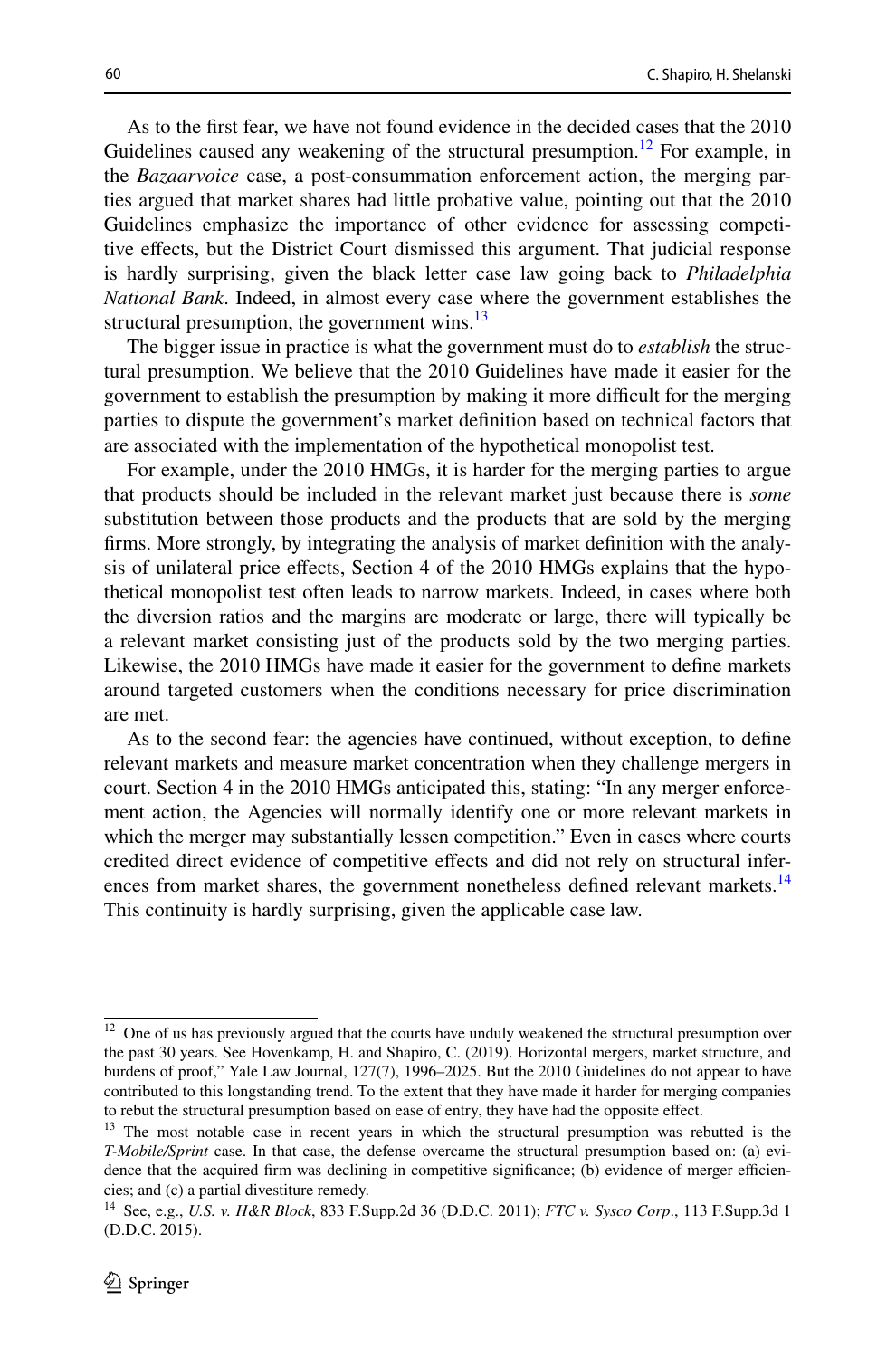#### **3.2 Defning Relevant Markets (HMGs §4)**

The 2010 Guidelines state: "Evidence of competitive effects can inform market definition, just as market definition can be informative regarding competitive effects."<sup>15</sup> Together with Section 2, "Evidence of Adverse Competitive Effects," this signals that the market defnition exercise should not be performed in isolation from the evaluation of competitive efects. Importantly, the Guidelines make clear that it is the ultimate assessment of efects that is important, for which market defnition is a means rather than an end in itself. Section 2.1 lists "market shares and concentration in a relevant market" as just one type of efects evidence, and not even the primary type. The Guidelines also state: "Relevant markets need not have precise metes and bounds.["16](#page-10-1)

The 2010 Guidelines emphasize that relevant markets defned using the HMT can be quite narrow. "Groups of products may satisfy the hypothetical monopolist test without including the full range of substitutes from which customers choose. The hypothetical monopolist test may identify a group of products as a relevant market even if customers would substitute signifcantly to products outside that group in response to a price increase."<sup>17</sup> The Courts routinely use the HMT, but they also typically invoke qualitative *Brown Shoe* factors when defning relevant product markets.<sup>[18](#page-10-3)</sup>

The 2010 Guidelines further state that "properly defned antitrust markets often exclude some substitutes to which some customers might turn in the face of a price increase even if such substitutes provide alternatives for those customers."<sup>[19](#page-10-4)</sup> These statements anticipate an argument often made by merging frms: that the relevant market asserted by the agencies is too narrow, based on evidence that there is *some* competition between their products and a broader group of products. The 2010 Guidelines explain that the HMT includes *reasonable* substitutes for the products sold by the merging frms, not *all* substitutes. This language is intended to avoid "false negative" outcomes in merger reviews, where anti-competitive mergers are allowed to proceed because the court incorrectly rejects the government's proposed relevant market as too narrow.

Our reading of the cases indicates that the 2010 Guidelines were successful in this respect. The *H&R Block* case is a leading example of how the 2010 Guidelines helped the court reject a defense argument that the relevant market should be broader than the DOJ's proposed market. The DOJ asserted that the relevant market was digital do-it-yourself ("DDIY") tax preparation products. The DOJ's relevant

<span id="page-10-0"></span><sup>15</sup> 2010 Guidelines, §4.

<span id="page-10-1"></span> $16$  2010 Guidelines, §4.

<span id="page-10-2"></span><sup>17</sup> 2010 Guidelines, §4.1.

<span id="page-10-3"></span><sup>18</sup> In *Brown Shoe* the district court said that in defning markets courts should "go to the facts in the case" and make determinations based on "practices in the industry, the characteristics and uses of the products, their interchangeability, price, quality and style." *United States v. Brown Shoe*, 179 F. Supp. 721, 730 (E.D. Mo. 1959), *afd*, Brown Shoe v. United States, 370 U.S. 294 (1962). The Supreme Court in turn listed seven "practical indicia" of competitive interchangeability. 370 U.S. at 325.

<span id="page-10-4"></span><sup>&</sup>lt;sup>19</sup> 2010 Guidelines, §4.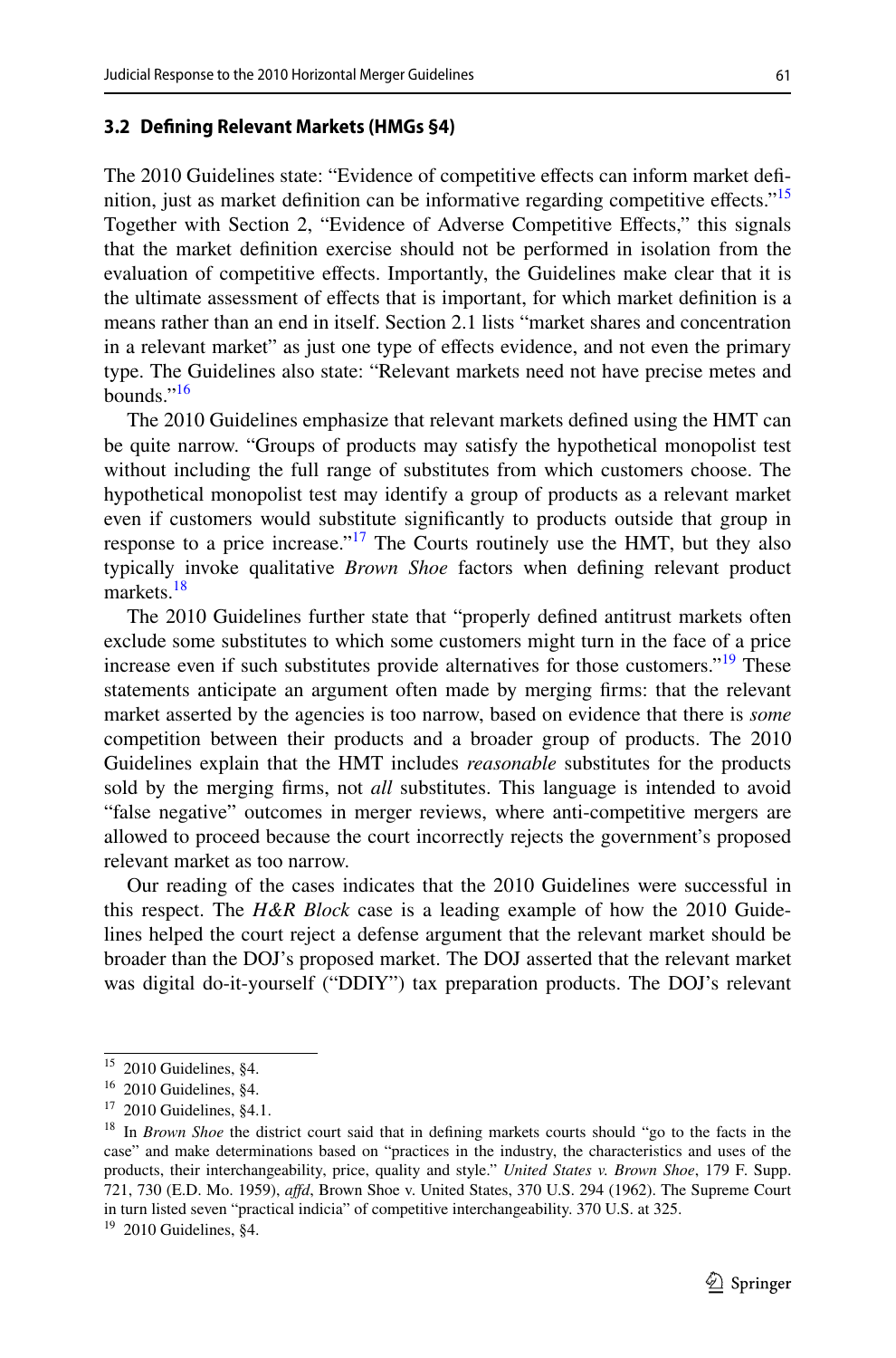market did not include tax-assisted or pen-and-paper preparation. The court agreed, notwithstanding the fact that tax-assisted and pen-and-paper preparation compete to some degree with DDIY tax preparation products. In reaching this conclusion, the court relied in part on the testimony of the DOJ's economic expert, Rick Warren-Boulton. Warren-Boulton employed the methods of critical loss analysis that are explained in Section 4.1.3 of the 2010 Guidelines, which corrected an erroneous method of critical loss analysis that had been used with some success by defense economists prior to [20](#page-11-0)10.<sup>20</sup>

The *Anthem/Cigna* case further illustrates the impact of the 2010 Guidelines on market defnition. The DOJ alleged a relevant product market for the sale of commercial health insurance to national accounts with 5000 employees or more. In assessing this candidate market, the District Court cites the caution from the 2010 Guidelines that "defning a market broadly to include relatively distant product or geographic substitutes can lead to misleading market shares." [p. 195].

The *Anthem/Cigna* case also illustrates the importance of defning markets around targeted customers. The 2010 Guidelines, in Section 3 and Section 4.1.1, emphasize that relevant markets can be defned around targeted customers. These are sometimes called "price discrimination markets." Defning markets around targeted customers was not a new concept, but the 2010 Guidelines gave it much more prominence by including Section 3: "Targeted Customer and Price Discrimination."

The Courts have accepted relevant markets defned around targeted customers in quite a few decided cases over the past 10 years, including: *Sysco*, *Staples*, and *Wilhelmsen*, as well as *Anthem/Cigna*. Defning markets around targeted customers also is critical to geographic market defnition in cases where the geographic market is defned based on the location of customers. This concept was present in the 1992 Guidelines, but the 2010 Guidelines greatly expanded and clarifed this method of defning the relevant geographic market. The courts have accepted this approach in a number of cases, including *T-Mobile/Sprint*. [21](#page-11-1)

Two important topics related to market defnition that are *not* mentioned in the 2010 Guidelines have arisen in decided cases since 2010. The frst topic is "cluster markets." The *Staples/Office Depot* case provides a good illustration. In that case, the FTC defned the relevant market as the sale and distribution of consumable office supplies to large business customers. This category includes many diverse items, including pens, fle folders, and binder clips. The defense objected to this relevant market, but the court agreed with the FTC, stating: "Although a pen is not a

<span id="page-11-0"></span><sup>&</sup>lt;sup>20</sup> On this point, the 2010 Guidelines follow Farrell, J. & Shapiro, C. (2008). Improving critical loss. *Antitrust Source*, 7:3, available at [http://faculty.haas.berkeley.edu/shapiro/critical2008.pdf.](http://faculty.haas.berkeley.edu/shapiro/critical2008.pdf)

<span id="page-11-1"></span><sup>21</sup> One of the reasons that DOJ lost the *Oracle* case was a failure properly to defne the relevant geographic market based on the location of customers rather than the location of suppliers. Section 1.22 of the 1992 Guidelines, "Geographic Market Defnition in the Presence of Price Discrimination," confused the analysis by asking whether targeted buyers (those in the candidate geographic market) would "defeat the targeted price increase by substituting to more distant sellers in response to a price increase." Section 4.2.2 of the 2010 Guidelines explains that when the geographic market is defned around targeted customers, all suppliers selling into that geographic area are market participants, regardless of their location. "When the geographic market is defned based on customer locations, sales made to those customers are counted, regardless of the location of the supplier making those sales.".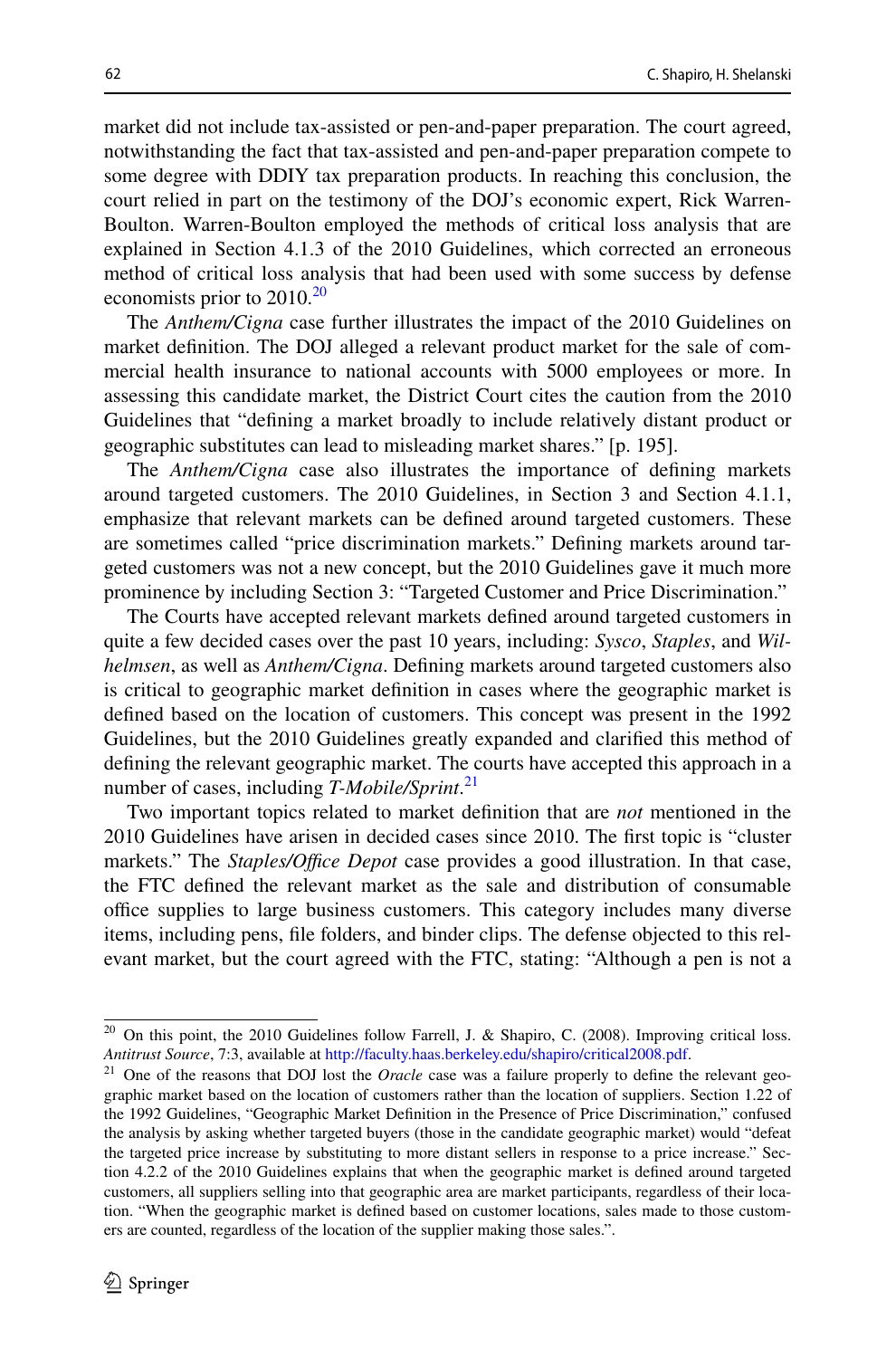functional substitute for a paperclip, it is possible to cluster consumable office supplies into one market for analytical convenience. Defning the market as a cluster market is justifed in this case because 'market shares and competitive conditions are likely to be similar for the distribution of pens to large customers and the distribu-tion of binder clips to large customers.' Shapiro Report at 007."<sup>[22](#page-12-0)</sup>

Cluster markets also arose in the *Wilhelmsen* case, where the court accepted the FTC's relevant product market as the supply of marine water treatment ("MWT") products and services to Global Fleet customers. This is a cluster market because the category of marine water treatment products includes a number of products that are sold together but not substitutes for each other. The court accepted the validity of defning a cluster market that "groups non-substitutable products that face similar competitive conditions. $123$  The next version of the HMGs could usefully address cluster markets and explain the conditions under which it is appropriate to group non-substitutable products into a cluster market.

The second topic of growing importance related to market defnition not addressed in the 2010 Guidelines is the treatment of so-called "multi-sided markets." The Supreme Court's 2018 decision in the *American Express* case greatly elevated the issue of "multi-sided markets" in antitrust cases. $24$  In that case, the District Court defned the relevant product market as the provision of credit card services to merchants. The Supreme Court ruled that the relevant market for credit card services must include the cardholder side as well as the merchant side. In practice, this meant that the plaintif was required to show harm to cardholders and merchants—not just merchants—from American Express's challenged anti-steering provisions. While Justice Thomas's opinion is deeply fawed, for reasons well explained in Justice Breyer's scathing dissent, this is now the law of the land—at least for "two-sided transaction platforms" such as credit card networks.

The *American Express* decision has already led to one incoherent decision in a merger case: *Sabre/Farelogix*. We do not yet know how the *American Express* decision will afect merger challenges in the many other industries that have at least some multi-sided aspects. Examples include: the newspaper, radio, and television industries (listeners/viewers and advertisers); Facebook and Google (users and advertisers); and Apple (users and applications developers). The next version of the HMGs could usefully address market defnition in industries such as these with multi-sided elements.<sup>25</sup>

<span id="page-12-0"></span><sup>22</sup> *FTC v Staples*, 190 F. Supp. 3d 100, 117 (D.D.C 2016).

<span id="page-12-1"></span><sup>23</sup> *FTC v Wilhelmsen*, 341 F. Supp. 3d 27, 49 (D.D.C 2018).

<span id="page-12-2"></span><sup>24</sup> *Ohio vs. American Express Co.,* 585 U.S. \_\_\_\_ (2018); 138 S. Ct. 2274 (2018).

<span id="page-12-3"></span><sup>&</sup>lt;sup>25</sup> Footnote 4 in the 2010 Guidelines anticipates this issue by indicating that the HMT may best be implemented by considering "the concept of a hypothetical proft-maximizing cartel comprised of the frms (with all their products) that sell the products in the candidate market" rather than the concept of a hypothetical monopolist stripped of ownership of any products outside the candidate relevant market. Revised HMGs could address when to apply the concept of a hypothetical cartel and how best to measure market shares in the resulting relevant market.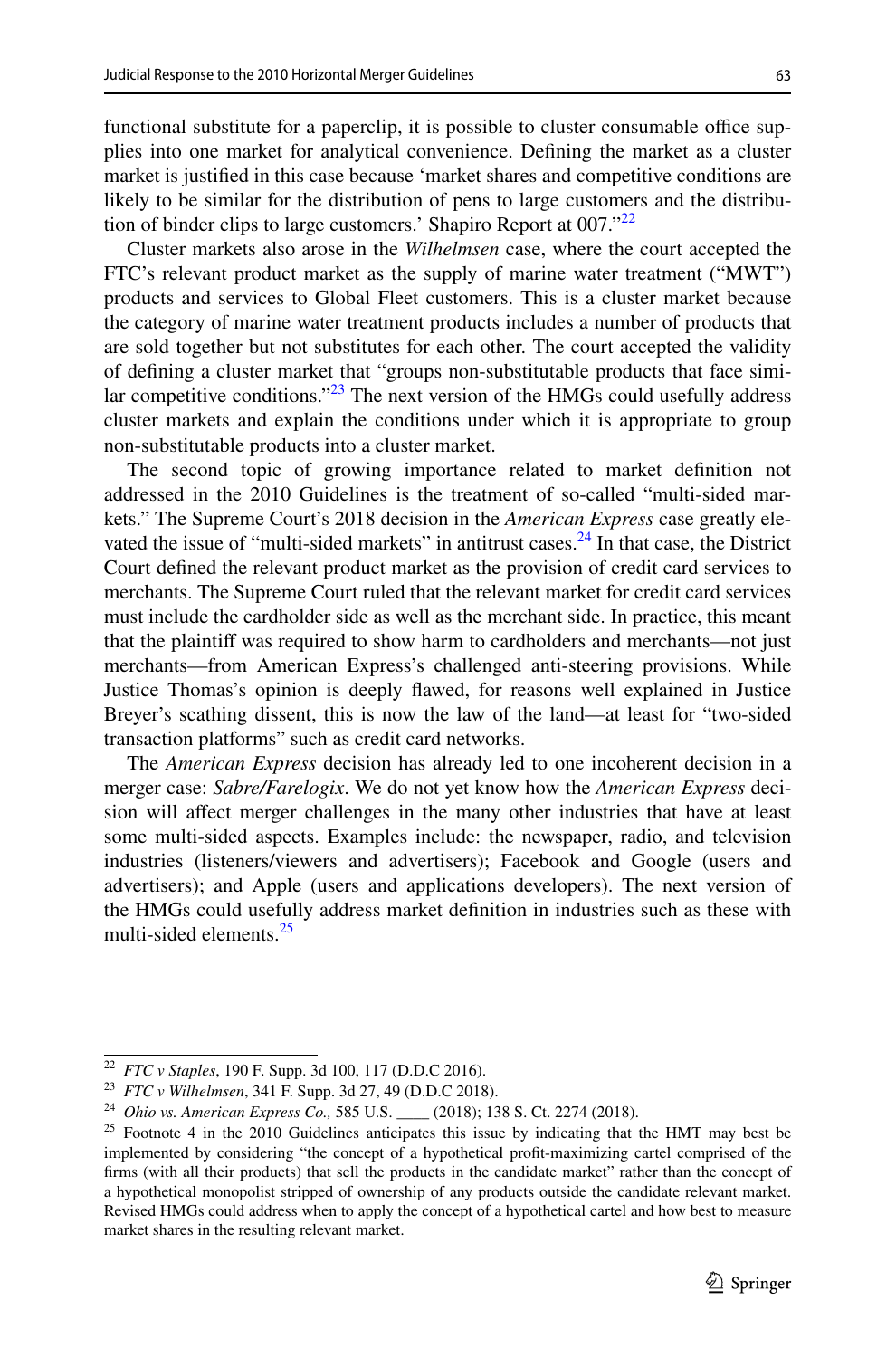<span id="page-13-1"></span>

| <b>Table 2</b> HHI levels before and<br>after the 2010 guidelines |              | Average Pre-<br>Merger HHI | Average<br>Increase in HHI Post-Merger | Average<br>HHI |
|-------------------------------------------------------------------|--------------|----------------------------|----------------------------------------|----------------|
|                                                                   | 2000 to 2010 | 4548                       | 1987                                   | 6535           |
|                                                                   | 2010 to 2020 | 3877                       | 1938                                   | 5805           |
|                                                                   |              |                            |                                        |                |

### **3.3 HHI Thresholds (HMGs §5)**

The 2010 HMGs raised the HHI thresholds that would trigger a presumption of harm to competition. This change was explained on the basis of transparency: more accurately describing actual Agency practice and, in so doing, restoring the published thresholds as meaningful guidance to potential merging parties.

Based on litigated cases and their outcomes, we are unable to detect any change in merger enforcement associated with this additional transparency. In the decade before the 2010 revisions, we fnd only two cases in which the agencies challenged mergers based on HHIs below the level of 2500 to which the 2010 Guidelines increased the screen for "highly concentrated" markets. In both of those cases—*Arch Coal* and *Foster* (Western Refning/Giant Industries) —the FTC alleged post-merger HHIs that were above the then-operative screen of 1800 for highly concentrated markets, albeit with small changes from pre-merger levels. In each case the FTC lost its motion to enjoin the transaction because the district court rejected key aspects of the agency's market defnition. Importantly, despite the upward revision of the HHI thresholds in the 2010 Guidelines we fnd no increase in the HHIs in litigated mergers between the 2000–2010 time period and the 2010–2020 time period—in fact, there was a modest decrease. $26$  See Table [2.](#page-13-1)

During the 10-year periods on either side of the 2010 revisions, the agencies have rarely brought cases that are close to the Guidelines levels. Where they have brought such cases—as in *Arch*, *Foster*, and more recently in the states' challenge to the T-Mobile/Sprint merger—the courts have rejected the challenges, not because the alleged HHIs were not high enough to earn a structural presumption (indeed the courts in *Foster* and *T-Mobile/Sprint* expressly found the presumption to apply), but because the courts accepted profered defenses and found the agencies' further proof of competitive effects to be insufficient.

As always, litigated cases are only part of the picture: the FTC and DOJ issue "second requests" for additional information and subsequently settle cases far more often than they challenge them in court. Many of those investigations likely involve lower concentration levels, which might explain why the agencies either settle or

<span id="page-13-0"></span><sup>&</sup>lt;sup>26</sup> The calculation of average HHIs can lead to varying results because multiple parties often offer multiple HHI calculations. For consistency, we have adopted the HHI levels that were alleged by the agency and, where the agency has ofered alternative measures, we have chosen the highest of those measures. Where the agency has alleged HHIs in multiple product markets we have used them all. Where the agency has alleged multiple geographic markets, we have used the national market measure for simplicity and to avoid distortions from particular geographic areas (e.g., in health insurance markets where there are many local markets at issue).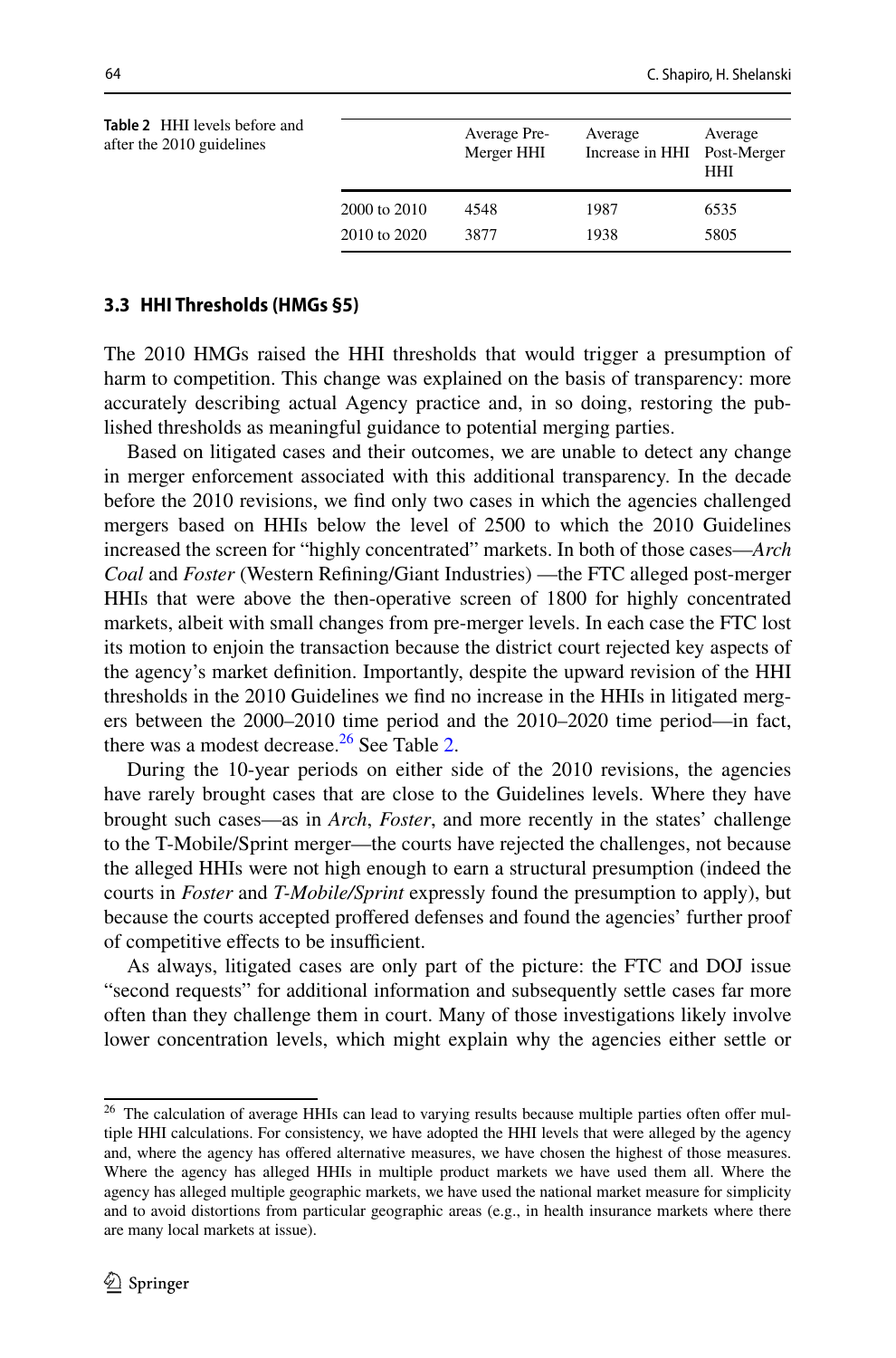abandon many investigations. Systematic data on the HHI levels at issue in second requests are unavailable, and the selective data that might come from settlements released for public comment would likely provide a very incomplete picture of the concentration levels in mergers the agencies investigated did not litigate.

While we bear in mind that "[t]he Agencies evaluate market shares and concentration in conjunction with other reasonably available and reliable evidence for the ultimate purpose of determining whether a merger may substantially lessen competition,"<sup>27</sup> a more nuanced analysis of non-litigated cases might shed light on whether the 2010 Guidelines' adjustments to the HHI thresholds have had more subtle efects on merger reviews or challenges.

#### **3.4 Unilateral Price Efects (HMGs §6.1 and §6.2)**

The 2010 Guidelines did not start from a clean slate with respect to unilateral effects. The 1992 Guidelines addressed unilateral effects in  $\S$ 2.2, noting that in differentiated product markets a merger of close competitors could enable the combined frm to capture sales that either party would have lost to the other had it raised prices in the pre-merger market. The 1992 Guidelines suggested that the agencies could rely on data that show at least a 35% combined market share, evidence "that a signifcant share of purchasers of one merging frm's product regard the other as their second choice," and a low likelihood of product repositioning by other competitors to show that the merger would have adverse unilateral efects. How strong that presumption is, or what qualifed as a "signifcant share" of consumers was left open for determination.

In the DOJ's challenge to Oracle's acquisition of PeopleSoft—the one case seriously to address unilateral efects before the 2010 Guidelines—the district court answered both of those open questions in a way that made it very difficult for the government to prevail on a unilateral efects theory. The court characterized the factors identified in the 1992 Guidelines as "a helpful start" but "not sufficient to describe a unilateral effects claim." $28$  The court went on to explain the difficulties of determining when the break in the continuum of diferentiated products is sufficiently great to lead to increased pricing power for the merging parties. To show such likelihood of price increases, the court found that "a plaintif must demonstrate that the merging parties would enjoy a post-merger monopoly or dominant position, at least in a 'localized competition' space."<sup>29</sup> The court concluded that, because the importance of non-price factors in product diferentiation made market defnition particularly difficult, "a strong presumption of anticompetitive effects based on market concentration is especially problematic in a diferentiated products unilateral effects context."<sup>30</sup> The *Oracle* court therefore raised the bar on unilateral effects claims by requiring a high "localized" market share for the merging parties while

<span id="page-14-0"></span> $27$  2010 Guidelines, §5.

<span id="page-14-1"></span><sup>28</sup> *United States v. Oracle*, 331 F. Supp. 2d 1098, 1117 (N. D. Cal. 2004).

<span id="page-14-2"></span><sup>29</sup> *United States v. Oracle* at 1117.

<span id="page-14-3"></span><sup>30</sup> *United States v. Oracle* at 1122.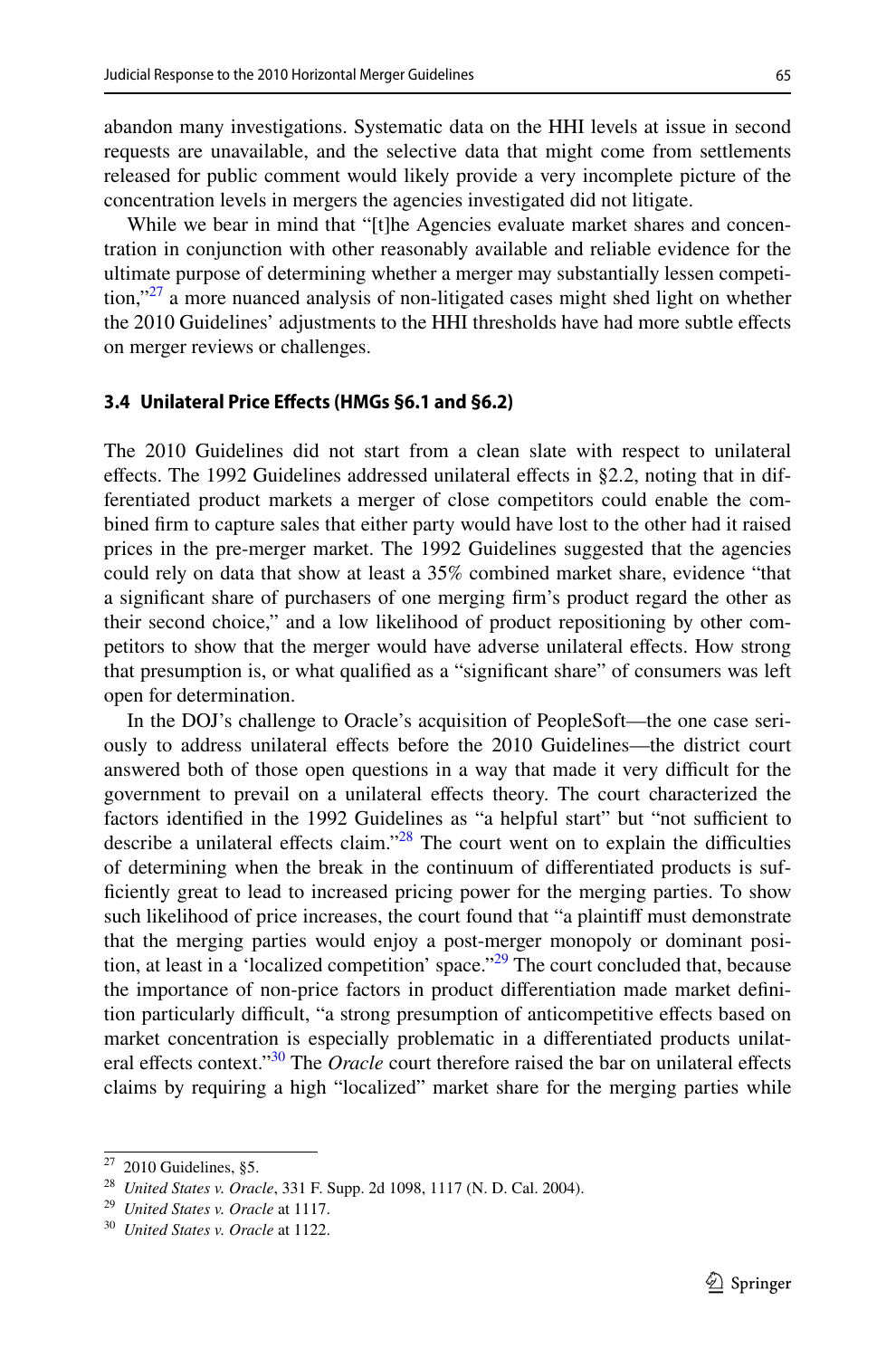weakening the presumption of harm from market concentration. The court rejected the DOJ's unilateral effects claim for failing sufficiently to prove such a distinct, localized market and, without a structural presumption to rely on, for failing to prove "actual competitive effects" from the merger.<sup>[31](#page-15-0)</sup>

The 2010 Guidelines gave unilateral effects much more prominent and detailed treatment than did the 1992 Guidelines. It is not by accident that the 2010 Guidelines fipped the order of the 1992 Guidelines and discussed unilateral efects in §6 before addressing coordinated efects in §7. In brief, the 2010 Guidelines added to the 1992 Guidelines' discussion of unilateral efects in several important ways.

First, it discusses diferent types of unilateral efects, notably: efects that arise in differentiated product markets  $(\S6.1)$ ; effects when buyers and sellers interact through negotiation or through auctions  $(\S6.2)$ ; effects that are related to reductions in output or capacity  $(\S6.3)$ ; and effects that are related to diminished innovation or product variety  $(\S6.4)$ . Second,  $\S6.1$  establishes that the agencies will consider a broad range of evidence in assessing unilateral efects, similar to the evidence used in the familiar hypothetical monopolist test. Third, the 2010 Guidelines build on our better understanding of the economics of unilateral efects to clarify that unless premerger margins are low, unilateral efects do not require that a majority of customers view the merging parties as each other's next-best alternative. Section 6.1 clarifes that "[a] merger may produce signifcant unilateral efects for a given product even though many more sales are diverted to products sold by non-merging frms than to products previously sold by the merger partner." Last, §6.1 explains that in a diferentiated products unilateral efects case, the assessment of upward pricing pressure through diversion analysis does not depend on defning a relevant market or calculating market concentration.

The focus on unilateral efects in the 2010 Guidelines is refected in cases that the agencies brought to challenge mergers from 2010 forward. Several key cases involved unilateral efects claims, and the agencies were generally successful in those claims. The relevant court decisions referred to §6 of the 2010 Guidelines: sometimes implicitly and other times expressly accepting specifc elements of that section, and in at least one case relying on the Guidelines to reject the analysis that the court used in *Oracle.*

There are two notable features of the court decisions involving unilateral efects that followed the 2010 Guidelines: the *prevalence* of unilateral efects theories, and the *acceptance* of unilateral efects theories. With regard to prevalence, of the 21 decided cases that we examined that came after the 2010 Guidelines revisions, at least 10 expressly addressed unilateral effects claims. <sup>33</sup> In addition, the DOJ's theory of harm in its arbitrated case that involved Novelis' acquisition of Aleris was essentially a unilateral efects theory based on the two frms' proximity as competitors in the market for rolled aluminum for automotive applications.<sup>32</sup> While in one of these cases—*H&R Block*—the court said it could have upheld the DOJ's challenge

<span id="page-15-0"></span><sup>31</sup> *United States v. Oracle* at 1165.

<span id="page-15-1"></span><sup>&</sup>lt;sup>32</sup> Arbitration decision, U.S. v. Novelis Inc. and Aleris Corp., March 9, 2020. Retrieved from: [https://](https://www.justice.gov/atr/case-document/file/1257031/download) [www.justice.gov/atr/case-document/fle/1257031/download.](https://www.justice.gov/atr/case-document/file/1257031/download)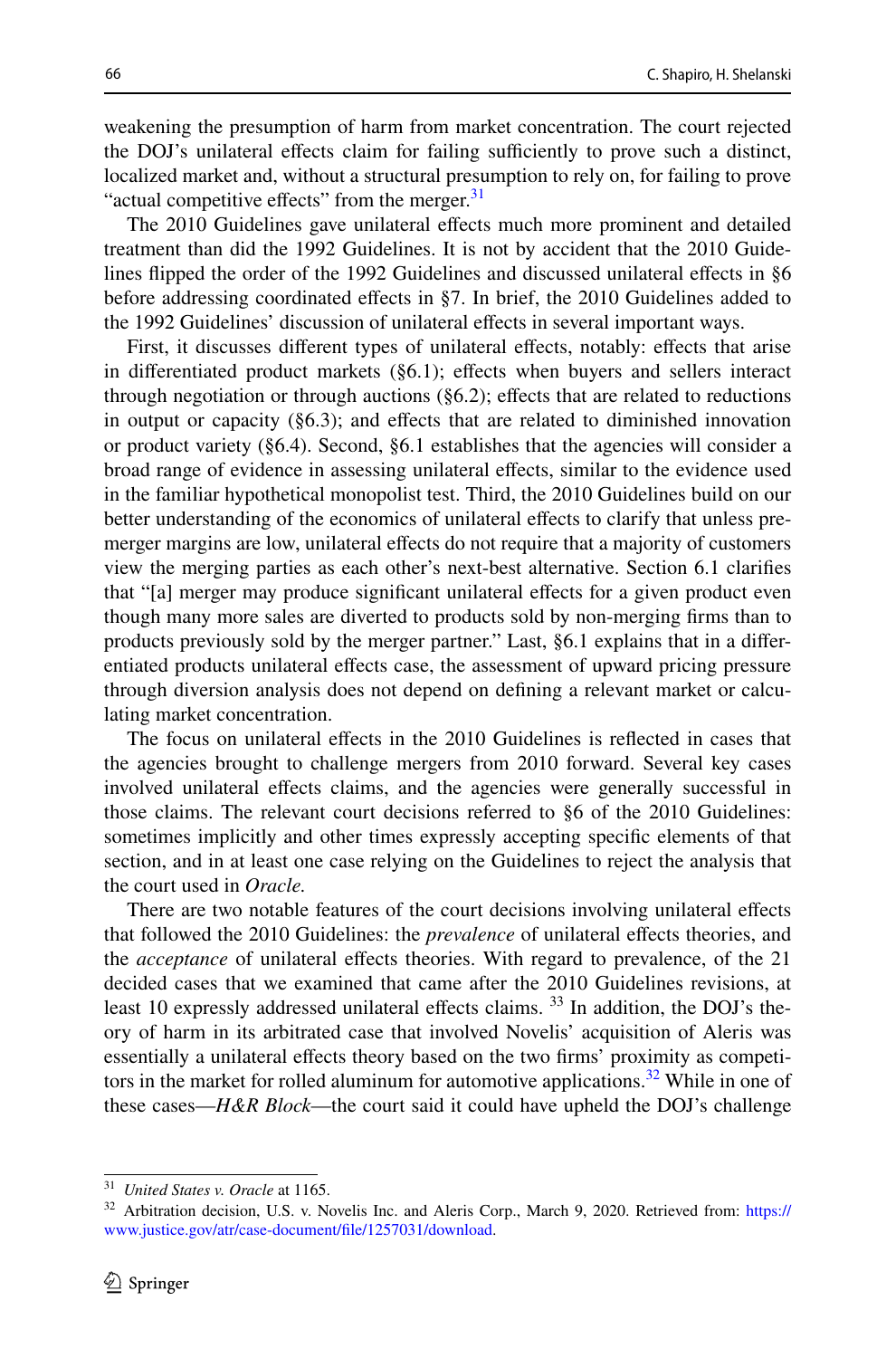based on coordinated efects alone, the rest of the cases rested substantially if not wholly on unilateral effects theories. We note that the balance of the cases did not reject such theories, but either did not expressly distinguish the kind of harm to competition at issue (as in the FTC's unsuccessful potential competition theory in *Steris*) or never reached the theory of harm because the case failed on market defnition (as in *Labcorp*). More important, in several of those cases the courts expressly accepted the government's arguments with decisions that implicitly or—in at least one case expressly—rejected the reasoning of *Oracle*.

The increased use of unilateral efects theories by the agencies after 2010 is likely the product of several factors. First, the increased use of unilateral efects theories after 2010 continued a trend that started with the release of the 1992 HMGs. Second, antitrust enforcers have come to understand better that unilateral efects are inherent in horizontal mergers and are governed primarily by diversion ratios and margins, which involve well-defned lines of investigation. Third, over the past 25 years, the economics literature has paid far greater attention to analyzing unilateral efects than to coordinated efects, which has led to much improved tools. The fourth factor, building on these improvements, is the more detailed explanation of unilateral efects and how to analyze them that is contained in the 2010 Guidelines.

All of these changes mark an important shift from the previous, long-held view that "[w]hen an economic approach is taken in a Section 7 case, the ultimate issue is whether the challenged acquisition is likely to facilitate collusion." $33$  Together, these four factors have increased judicial receptivity to unilateral efects theories, a receptivity that has emerged since the 2010 revisions.

Perhaps the clearest example of such judicial acceptance of unilateral efects came in the DOJ's 2011 challenge to H&R Block's acquisition of Tax Act. In its decision that ruled for the DOJ and blocked the merger, the district court made a marked departure from *Oracle* in addressing the government's unilateral efects claim under Section 6 of the 2010 Guidelines. It bears noting that the court stated that evidence of coordinated effects alone was sufficient to enjoin the transaction but that the court wanted to address unilateral efects because "there has been substantial argument on this topic." (p. 81) Drawing on the 2010 Guidelines and commentary from academics and others, the court made several fndings that opened the door to unilateral efects claims that *Oracle* had largely closed:

First, the court rejected the defendants' argument that such efects were unlikely because the two merging parties were not each other's closest competitor. The court found that "[t]he fact that Intuit may be the closest competitor for both HRB and TaxAct also does not prevent a finding of unilateral effects for this merger." (p. 83).

Next, the court made clear that market shares were not essential to the proof of unilateral efects. This fnding was important because the *Oracle* court had viewed the "especially problematic" nature of drawing inferences about competitive efects from concentration levels in diferentiated product markets as a reason to require plaintifs to prove a particularly high localized market share. The court in *H&R Block* drew exactly the opposite conclusion, and viewed the challenges of making

<span id="page-16-0"></span><sup>33</sup> *Hospital Corp. of America v. FTC*, 807 F. 2d 1381, 1386 (7th Cir. 1986).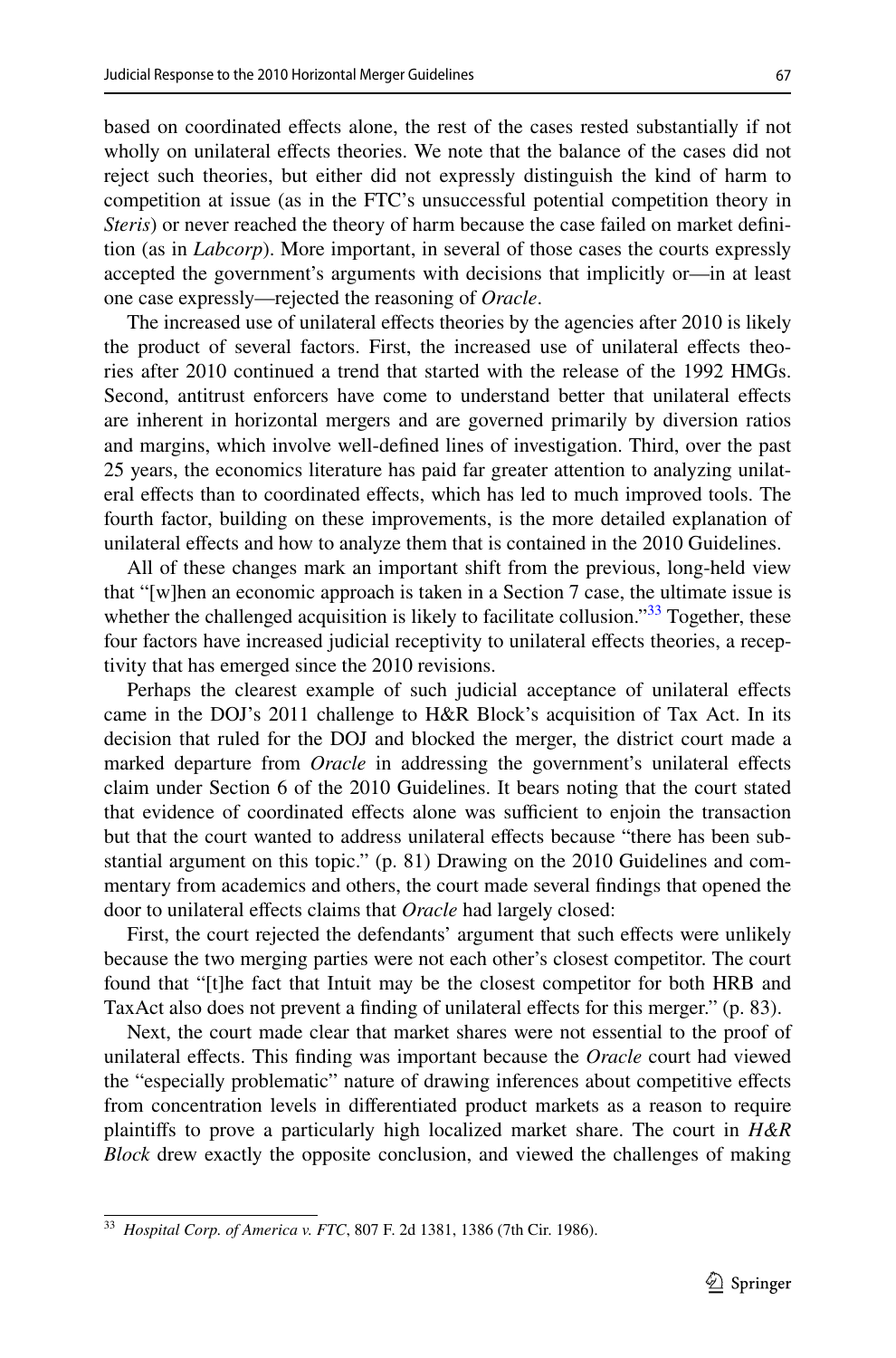such inferences as a reason to make market share evidence less relevant, and therefore *less* of a burden on plaintifs. The court did not dispense with the government's obligation to delineate a relevant market (see fn. 35 of the opinion).

However, drawing on Section 4 of the 2010 Guidelines as well as scholarly commentary, the court did note the reduced relevance of market defnition and market shares for proving unilateral efects. The court specifcally noted the proposition in the 2010 Guidelines that the agencies' analysis of competitive efects need not start with market defnition and could use analytical tools that "do not rely on market defnition." (p. 84). The court therefore "decline[d] the defendant's invitation in reliance on *Oracle* to impose a market share threshold for proving a unilateral efects claim." (p. 85).

Subsequent federal district court decisions built on *H&R Block* to further evolve the judicial acceptance of unilateral efects theories of harm. In 2015, for example, the court in *FTC v.* Sysco<sup>36</sup> credited the FTC expert's switching analysis to uphold the agency's claim that the merger of Sysco and US Foods would likely lead to price increases in both national and local markets for "broadline" food distribution services. The FTC's economic expert (Mark Israel) reconstructed bid data to show that the merging parties were each other's closest competitor for national accounts. Given that the parties were the frst and second largest players in that national market, combined with the bid data showing Sysco and US Foods to be each other's closest rivals, it is not surprising that the court upheld the unilateral efects claim in that context.

More signifcant was the court's fnding that the FTC had met its burden of showing unilateral efects in local distribution markets. The evidence of the parties' relative positions was less clear in those local markets. The court noted that there was testimony that cast doubt on how closely US Foods and Sysco competed for local accounts but nonetheless found it sufficient that the merger would eliminate "one of the closest competitors in local markets," citing both to the 2010 Guidelines and to *H&R Block*. (p. 70). In this regard the *Sysco* decision reinforced two important points from *H&R Block*: frst, that merging parties need not be each other's closest competitors for their merger to have unilateral efects; and second, that there was no burden on plaintifs to show particularly high market shares in a relevant market in order to prove unilateral effects.

Another important aspect of *Sysco* is the evidence that the court credited to prove unilateral effects. As in  $H\&R$  Block, the court did not ignore market definition and in fact separated the case into respective analyses of national and local markets for broadline distribution. However, in evaluating competitive efects in each of those relevant markets the court focused not on market shares and inferences from concentration levels but instead on direct evidence from switching data, business documents, and witness testimony. In this way the decision emphasizes the departure from *Oracle* that began with *H&R Block* and advances the objectives of the 2010 Guidelines.

Four additional cases that came after *Sysco* also advanced the judicial acceptance and understanding of unilateral efects analysis. First, in *FTC v. Staples Inc.*, the court cited Section 6 of the 2010 Guidelines for the basic proposition, which underlies all unilateral efects analysis, that "mergers that eliminate head-to-head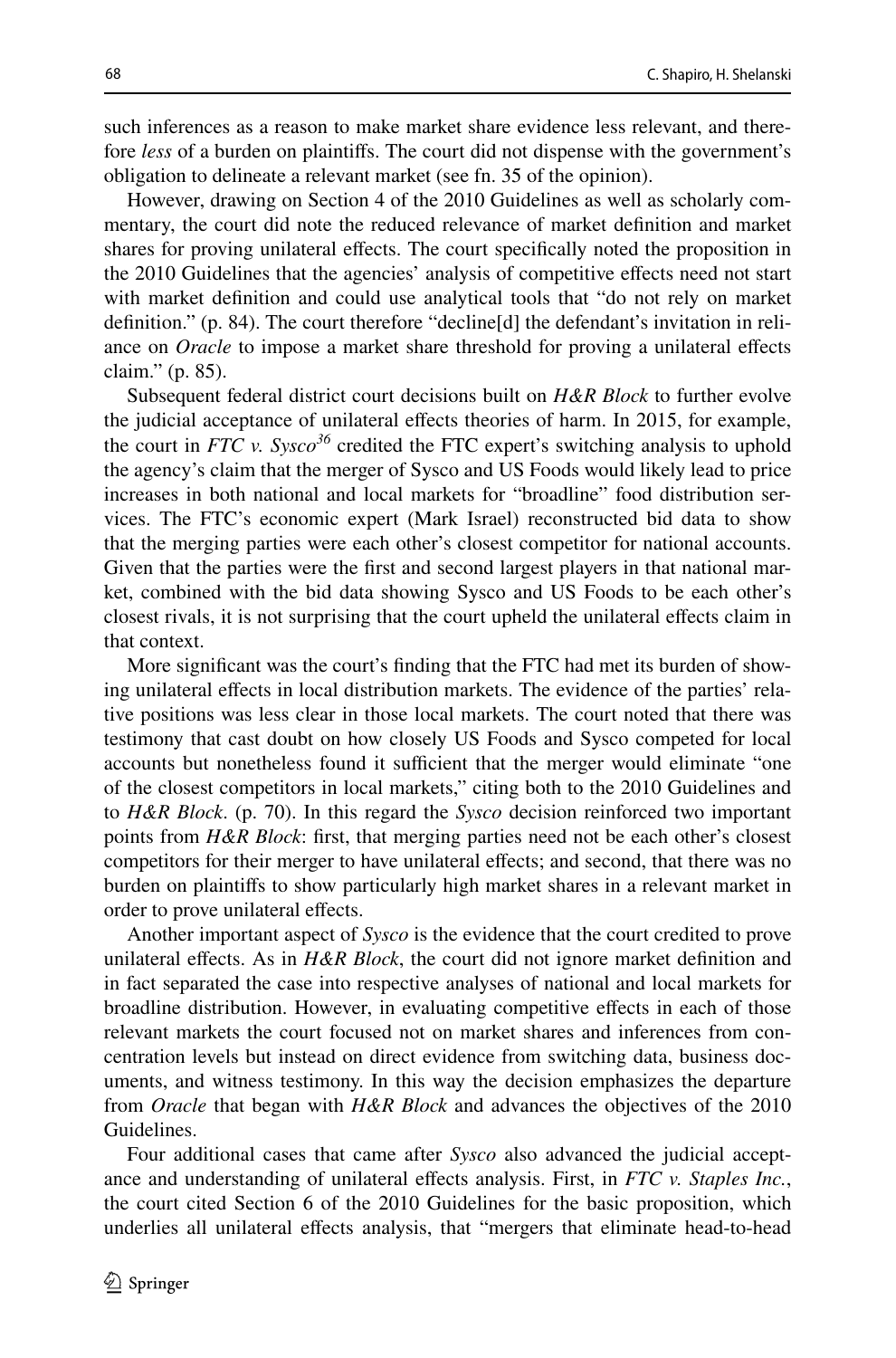competition between close competitors often result in a lessening of competition."<sup>37</sup> As in *Sysco*, the court credited bidding data that showed that the merging parties were frequent, direct competitors. Second, in *U.S. v. Anthem*, the court not only reinforced the precedent that began with *H&R Block*, but also accepted the analytical approach, outlined in Section 6.1 of the 2010 Guidelines, of using the value of diverted sales between the merging parties to assess the likelihood of post-merger upward pricing pressure (UPP).<sup>34</sup> The court engaged in a serious discussion of DOJ expert David Dranove's diversion and UPP analysis, as well as the critiques of that analysis made by the merging parties' expert economists: Mark Israel and Robert Willig. Although the court did not rely entirely on Dranove's analysis to uphold the government's challenge—the court also relied on business documents from the parties that were consistent with the DOJ's unilateral efects arguments—it is notable that the court never took issue with the mode of economic analysis that both sides of the case deployed. *Anthem* therefore marks the incorporation of competitive efects through diversion analysis into the case law and the judicial treatment of unilateral effects.

Third, a diferent judge on the same U.S. district court accepted diversion analysis to prove unilateral efects in *U.S. v. Aetna*. Again, the court engaged seriously with the analysis that was presented by DOJ expert Aviv Nevo and the counter-analysis that was presented by the parties' expert Jonathan Orszag. Importantly, the court rejected the contention that for a diversion analysis to be persuasive evidence of the relevant market in which to assess unilateral efects, it must calculate a diversion ratio for every product that is potentially in the relevant market. $35$ 

In particular, the court found that where the totality of the evidence—including qualitative evidence—points to a relevant set of competitors, the government's diversion analysis did not need to go beyond that set of competitors to be accepted by the court. The *Aetna* court thereby further embedded the recognition of unilateral efects and acceptance of the 2010 Guidelines' approach to those efects in the case law. While this precedent falls within one federal judicial district, that for the District of Columbia, and while *Oracle* remains on the books in the Northern District of California, the post-2010 decisions of the district court in Washington D.C. are particularly important because the federal agencies can, and very often do, fle complaints there to enjoin mergers and need not resort to courts that have a less hospitable precedent.

Fourth, in the *Wilhelmsen* case, the FTC's economic expert Aviv Nevo quantifed anti- competitive efects based on gross upward pricing pressure and based on merger simulation. The court accepted this analysis—with its emphasis on diversion ratios and margins—despite some concerns about data limitations, and wrote: "Thus, the court concludes that Dr. Nevo's GUPPI analysis and merger simulation model strengthen the FTC's prima facie case that the proposed merger will substantially lessen competition in the relevant antitrust market." 40.

<span id="page-18-0"></span><sup>34</sup> 236 F. Supp. 3d 171 (D. D. C. 2017), p. 212.

<span id="page-18-1"></span><sup>35</sup> 240 F. Supp. 3d 1 (D.D.C. 2017), p. 39.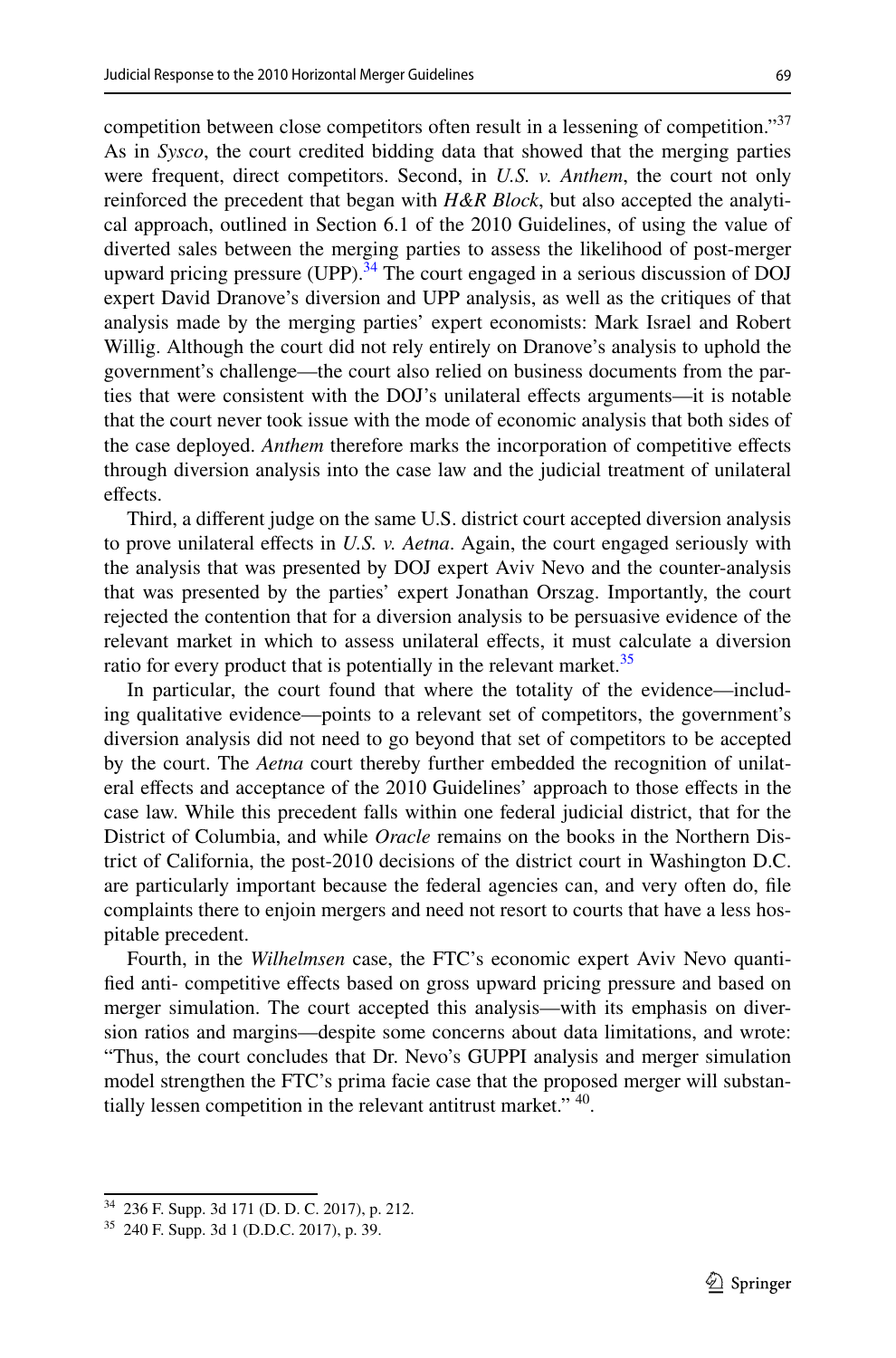## **3.5 Innovation and Product Variety (HMG §6.4)**

The antitrust agencies and courts have for several decades invoked a merger's efects on innovation as a relevant consideration in assessing whether a merger will reduce competition.<sup>36</sup> The extent to which innovation effects could supply a free-standing (that is, free of more traditional price and output concerns) basis for challenging a deal was unclear. Up through the 1990s, a careful reading of the caselaw suggested that innovation was increasingly invoked but never the primary basis for enforcement decisions.<sup>37</sup> During the 2000s, the agencies began to regard innovation as the primary issue in their reviews of certain transactions.<sup>38</sup> Especially in markets where an incumbent frm was buying an innovator directly within its core line of business, the FTC in particular began to focus on the incentives to bring the innovator's product to market and on the impact on the pace of subsequent generations of innovation. In 2009, the FTC challenged the acquisition by Thoratec—an incumbent producer of left ventricular assist devices ("LVADs") for the U.S. market—of HeartWare: an emerging rival with an innovative new LVAD in clinical trials. The FTC found the transaction was likely to slow innovation that would beneft patients who needed the devices while awaiting heart transplants. The FTC based its complaint entirely on the fact that the merged entity would have less incentive than the standalone target company to bring the new device to market rapidly and to continue innovating thereafter.<sup>[39](#page-19-3)</sup>

Section 6.4 of the 2010 Guidelines was designed to capture the reasoning behind innovation- based challenges such as *Thoratec/HeartWare* and to set innovation on frmer footing as an independent consideration in merger reviews where applicable.<sup>40</sup> Specifically, Section 6.4 places innovation effects in the framework of unilateral efects, examining whether the elimination of head-to-head competition between the specifc merging parties is likely to "diminish innovation competition

<span id="page-19-0"></span><sup>36</sup> See, e.g., Katz, M. L. & Shelanski, H. A. (2007). Mergers and innovation. Antitrust Law Journal, 74(1), 1–85 (2007) (surveying cases). Courts have also over the decades occasionally raised innovation concerns in non-merger cases. *United States v. Aluminum Co. of Amer.*, 148 F.2d 416, 427 (2d Cir. 1945) recognized the efects of market power on innovation, although innovation concerns did not play a signifcant role in the decision. Innovation played a more central role in *United States v. Automobile Manufacturers Ass'n*, 307 F. Supp. 617, 618 (C.D. Cal. 1969), in which the court found the leading American automobile manufacturers had conspired "to eliminate competition in the research, development, manufacture and installation of motor vehicle air pollution control equipment … in violation of Section 1 of the Sherman Act" (af'd in part and appeal dismissed in part, 397 U.S. 248.

<span id="page-19-1"></span> $37$  Gilbert, R. & Tom, W. (2001). Is innovation king at the antitrust agencies? The intellectual property guidelines fve years later. Antitrust Law Journal, 69(1), 43–86.

<span id="page-19-2"></span><sup>38</sup> See, e.g. Genzyme Corp./Novazyme Pharm., Inc., No. 021–0026, at 6 (FTC Jan. 13, 2004) (Statement of Chairman Timothy J. Muris). Retrieved from:<http://www.ftc.gov/os/2004/01/murisgenzymestmt.pdf>.; Complaint, Thoratec Corp. & HeartWare Int'l, Inc., No. 9339 (FTC July 28, 2009). Retrieved from: <http://www.ftc.gov/os/adjpro/d9339/090730thorateadminccmpt.pdf>.

<span id="page-19-3"></span><sup>39</sup> [https://www.ftc.gov/sites/default/fles/documents/cases/2009/07/090730thorateadminccmpt.pdf](https://www.ftc.gov/sites/default/files/documents/cases/2009/07/090730thorateadminccmpt.pdf).

<span id="page-19-4"></span><sup>&</sup>lt;sup>40</sup> The ideas behind Section 6.4 are developed in much greater depth in Shapiro, C. (2012). Competition and innovation: did Arrow hit the bull's eye. In Lerner, J. & Stern, S. (Eds.), The Rate & Direction of Inventive Activity Revisited (361–404).\ National Bureau of Economic Research, University of Chicago Press.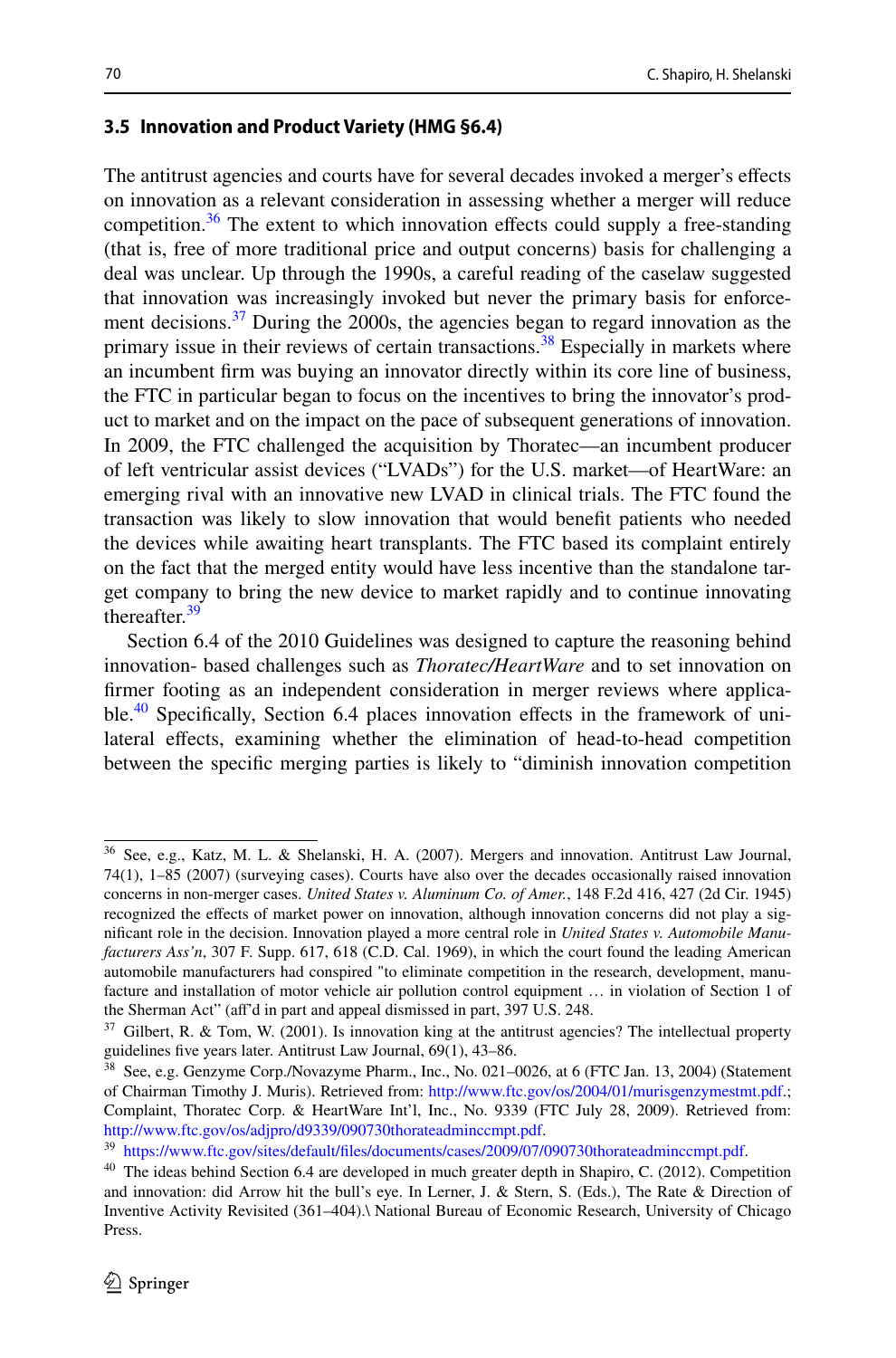by encouraging the merged firm to curtail its innovative efforts below the level that would prevail in the absence of the merger. That curtailment of innovation could take the form of reduced incentive to continue with an existing product-development effort or reduced incentive to initiate development of new products."

To assess whether such efects might exist, Section 6.4 draws on exactly the kind of analysis that the FTC used in *Thoratec*: "[t]he Agencies evaluate the extent to which successful innovation by one merging frm is likely to take sales from the other, and the extent to which post-merger incentives for future innovation will be lower than those that would prevail in the absence of the merger." In this regard Section 6.4 sets forth a framework for a "downward innovation pressure" (or "DIP") analysis that is directly analogous to an "upward pricing pressure" (or "UPP") analysis.<sup>41</sup>

Several cases that came after the 2010 Guidelines revision refer to Section 6.4 and address innovation considerations. However, it remains hard to determine the extent to which Section 6.4 has caused a diference in *decided* cases since 2010 from those that discussed innovation in the decade before. For example, in *H&R Block*, the district court does mention the importance of innovation as a dimension of competition and specifically noted TaxACT's "impressive history of innovation."<sup>42</sup> But the court did not develop the point and immediately pivoted to connecting innovation to price competition and TaxACT's potential role as a maverick in the relevant market.<sup>43</sup> The decision does not consider innovation any differently than many cases that came before: as a factor but not the central one in the court's analysis.

A much stronger articulation of innovation considerations—and one that is more specifcally tied to Section 6.4, appears in the district court's decision in *Anthem*. One of the core fndings of that decision was that the merger would reduce innovation: a critical dimension on which health insurers compete for national accounts.<sup>44</sup> More specifcally, the court found that because Cigna's provider discounts were not as strong as those that other carriers ofered, "Cigna has relied upon innovation, directing its focus on ways to improve member health and employer cost outcomes.["45](#page-20-4) The court found that Cigna's innovation in turn spurred its rivals to the same. Notably, the court cited evidence that Anthem directly responded to Cigna's innovations and was more willing to engage in collaborative models with providers as Cigna offered such innovative models to providers.<sup>46</sup> The court therefore found that the transaction would lead to the Section 6.4 scenario in which post-merger innovation would be below the level that would occur absent the merger. In affirming the district court's decision, the U.S. Court of Appeals for the D.C. Circuit found

<span id="page-20-0"></span><sup>&</sup>lt;sup>41</sup> See Section 8, Innovation Competition, in Farrell, J. & Shapiro, C (2010). Antitrust evaluation of horizontal mergers: an economic alternative to market defnition. B.E. Journal of Theoretical Economics, 10:1. Article 9. Retrieved November 20, 2020 from [https://faculty.haas.berkeley.edu/shapiro/alternativ](https://faculty.haas.berkeley.edu/shapiro/alternative.pdf) [e.pdf](https://faculty.haas.berkeley.edu/shapiro/alternative.pdf).

<span id="page-20-1"></span> $42^{2}$  833 F. Supp. 2d at 79.

<span id="page-20-2"></span><sup>43</sup> Id.

<span id="page-20-3"></span><sup>44</sup> 236 F. Supp. 3d at 229–230.

<span id="page-20-4"></span><sup>45</sup> Id at 230.

<span id="page-20-5"></span> $46$  Id at 230–231.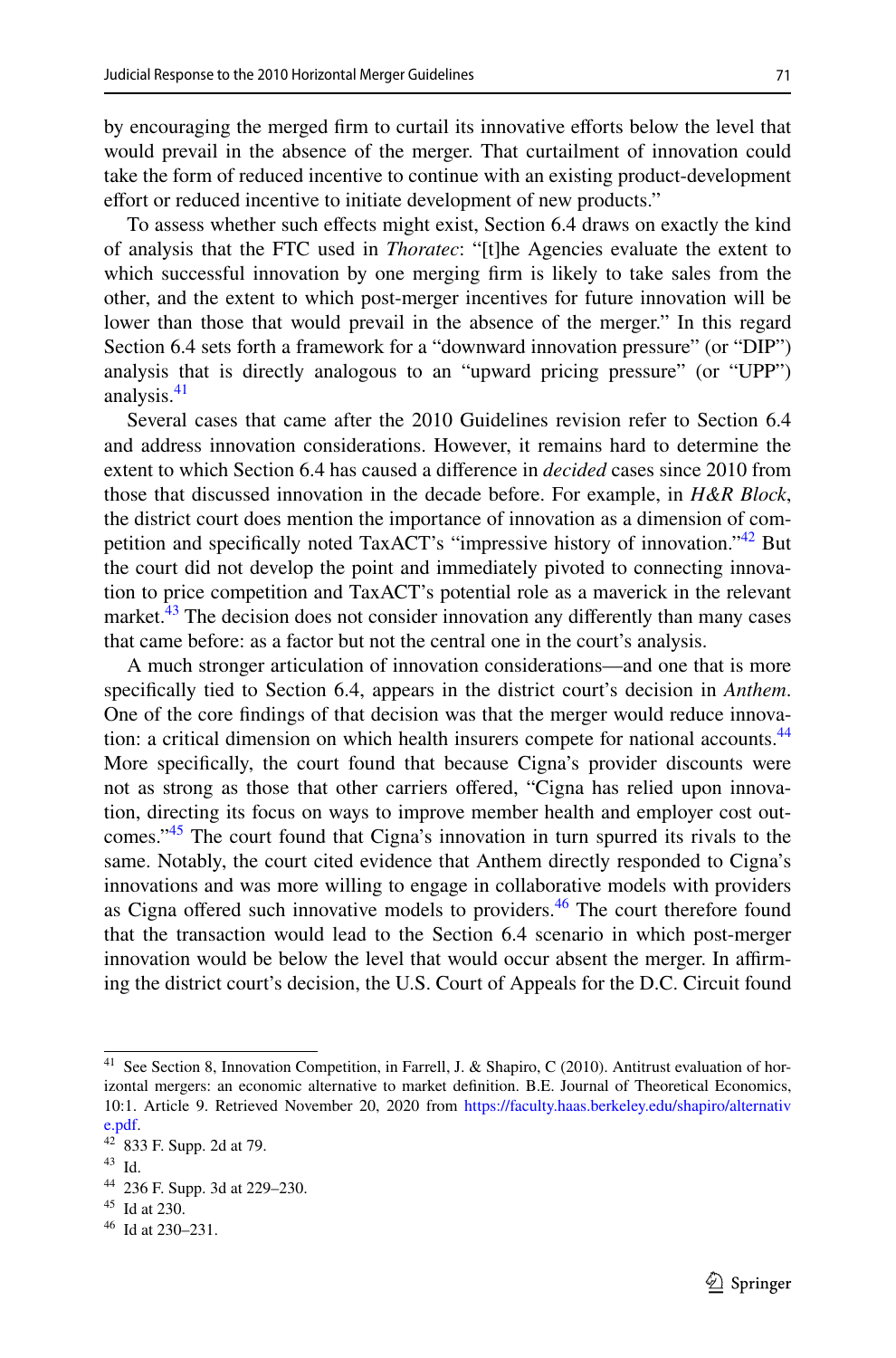that "Cigna is a leading innovator in collaborative patient care. That threat to innovation is anticompetitive in its own right." The D.C. Circuit thus accepted the premise of Section 6.4 that reduction in innovation in itself could constitute a cognizable harm to competition that is the basis for enforcement.<sup>[47](#page-21-0)</sup>

Other cases that addressed innovation efects have emphasized a diferent aspect of Section 6.4: "[t]he Agencies also consider whether the merger is likely to enable innovation that would not otherwise take place, by bringing together complementary capabilities that cannot be otherwise combined or for some other merger-specifc reason." If downward pressure on innovation can be a basis for challenging a merger, the potential for an upward shift in innovation can be a basis for allowing a deal to proceed.

In two cases where the government plaintifs alleged harm to innovation, the district court rejected the allegation and instead credited the defendants' arguments that the merger would instead enable innovation that otherwise could not occur: In a since-vacated decision in *Sabre/Farelogix*, the district court rejected the DOJ's contention that the merger should be blocked because Farelogix was "an innovative disruptor in the market for 'booking services'": a market in which Sabre and the other two leading global players had allegedly long tried to stifle innovation.<sup>48</sup> The court began by citing *Anthem* (in turn citing Guidelines Section 6.4) for the proposition that a merger harms competition if it reduces innovation. The court then, however, rejected the DOJ's claims that in this case the acquisition would eliminate an innovator, even while acknowledging Farelogix's disruptive innovations of the past. The court downplayed the importance of Farelogix on grounds that no party had provided evidence of more recent innovations by Farelogix. The court then described contrary record evidence and appeared simply to accept at face value testimony from Sabre's Chief Technology Officer that the merger would enable greater innovation in the future. $49$ 

The district court in *T-Mobile/Sprint* similarly rejected concerns about harm to innovation and instead found that the increased scale and strength of the merged entity would more likely produce innovation—especially in the light of Sprint's financial and operational weakness. $50$ 

While *Sabre/Farelogix* and *T-Mobile/Sprint* did not fnd harm to innovation, both cases nonetheless made innovation a central issue to be determined, and thereby recognized it as an issue in its own right for the assessment of a merger's legality. In this regard, those cases add to the others that were discussed above in incorporat-ing the 2010 Guidelines approach to innovation incrementally into the case law.<sup>[51](#page-21-4)</sup>

<span id="page-21-0"></span><sup>47</sup> *U.S.* et al*. v. Anthem* et al*.*, 855 F. 3d 345, (D.C. Cir. 2016).

<span id="page-21-1"></span><sup>48</sup> *U.S. v. Sabre* et al*.*, Case 1:19-cv-01548-LPS at 1 (D. Del 2020), *vacated* [citation for July 2020 CA3 order vacating the district court judgment].

<span id="page-21-2"></span><sup>49</sup> Id. at 90–91.

<span id="page-21-3"></span><sup>50</sup> Cite to p.47 of WL version of decision.

<span id="page-21-4"></span><sup>&</sup>lt;sup>51</sup> For an informative discussion of how innovation effects are handled in merger analysis, see chapter 7 of Gilbert, R.J. (2020), Innovation matters: competition policy for the high-technology economy, Cambridge Mass.: MIT Press.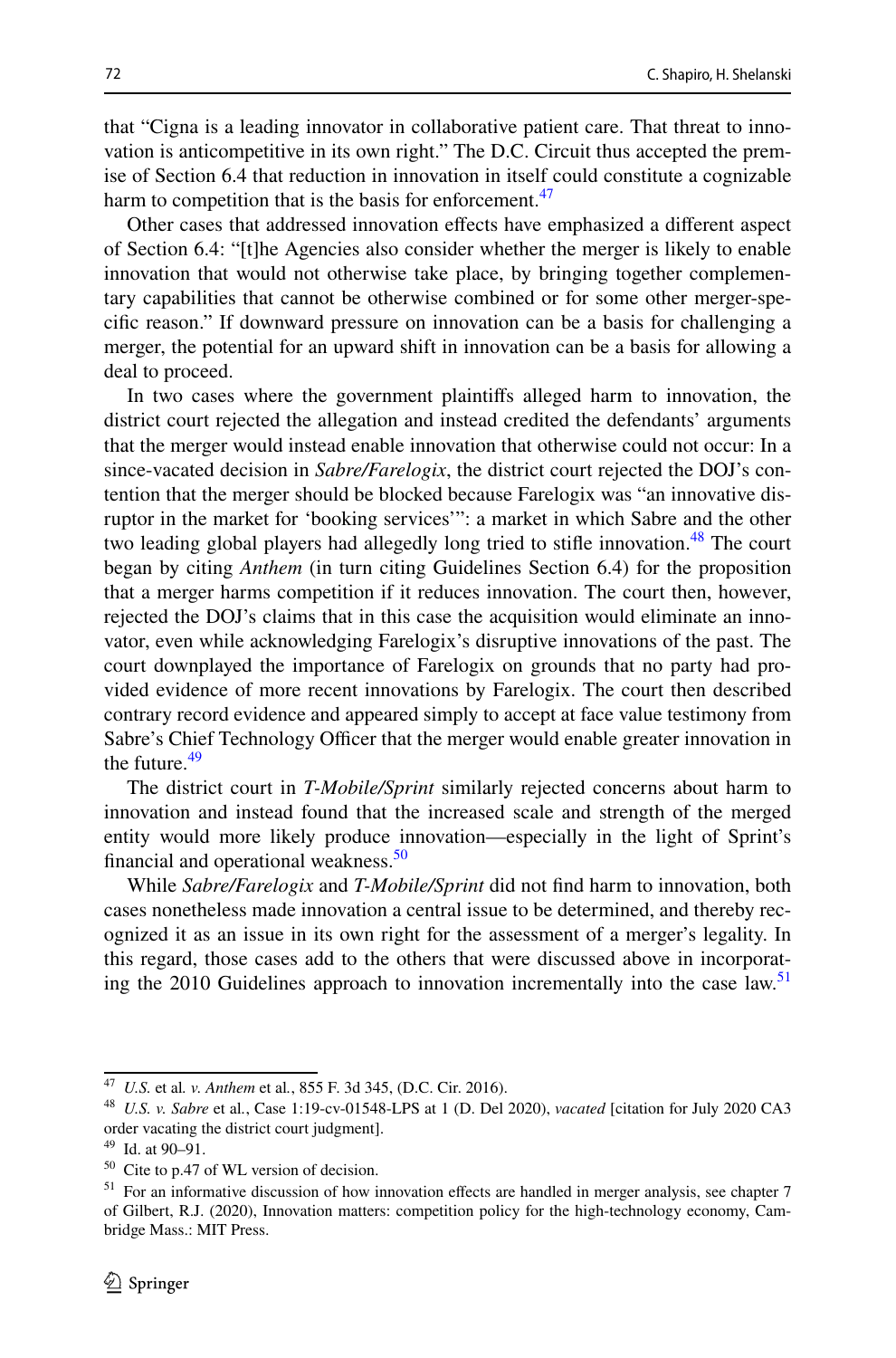Looking forward, we expect there to be more cases in which innovation plays a central role in the evaluation of a merger's economic effects. $52$ 

#### **3.6 Coordinated Efects (HMGs §7)**

Section 2.1 of the 1992 Guidelines placed specifc requirements on the government relating to coordinated efects: "Successful coordinated interaction entails reaching terms of coordination that are proftable to the frms involved and an ability to detect and punish deviations that would undermine the coordinated interaction." They further state that "the Agency will examine the extent to which post-merger market conditions are conducive to reaching terms of coordination, detecting deviations from those terms, and punishing such deviations."

The 2010 Guidelines broaden the concept of coordinated interaction so it does not require that the frms agree on how they will coordinate and enforce that agreement by punishing deviations from the agreed-upon terms. More specifcally, Section 7 of the 2010 Guidelines explains that coordinated interaction can involve "parallel accommodating conduct" as well as explicit and tacit collusion. Section 7 states: "Parallel accommodating conduct includes situations in which each rival's response to competitive moves made by others is individually rational, and not motivated by retaliation or deterrence nor intended to sustain an agreed-upon market outcome, but nevertheless emboldens price increases and weakens competitive incentives to reduce prices or offer customers better terms." For example, parallel accommodating conduct can arise if one frm acts as the leader and initiates price changes, and the other frms follow. This mode of behavior can occur in the absence of any prior agreement and in the absence of any punishments for deviation from the leader/follower pattern. In this regard, the 2010 HMGs broaden the economic inquiry in a Section 7 analysis of coordinated effects beyond the narrower focus on collusion that had accumulated in earlier case law—in part based on earlier HMGs.<sup>53</sup>

The introduction of parallel accommodating conduct into the Guidelines was intended to broaden the ways that the government could establish coordinated efects, which would make merger enforcement more consistent with how economists understand oligopolists to interact. We have not found examples of the courts' explicitly embracing "parallel accommodating conduct." However, there are cases where the courts have accepted the danger of post-merger coordinated interaction without requiring the government to specify the terms on which that coordination will take place. For example, in the *H&R Block* case, the court states: "In this case, the government contends that coordination would likely take the form of mutual recognition that neither frm has an interest in an overall 'race to free' in which

<span id="page-22-0"></span> $52$  For a recent explanation of how this analysis can proceed – looking at recent merger investigations and classifying a variety of innovation effects - see Federico, G., Scott Morton, F. &Shapiro, C. (2019). Antitrust and innovation: welcoming and protecting disruption, in Lerner, J. & Stern, S. (Eds.), Innovation Policy and the Economy (125–190). National Bureau of Economic Research, University of Chicago Press.

<span id="page-22-1"></span><sup>53</sup> See, *e.g.* footnote 38 above and the associated quote from Judge Posner's decision in *Hospital Corp.*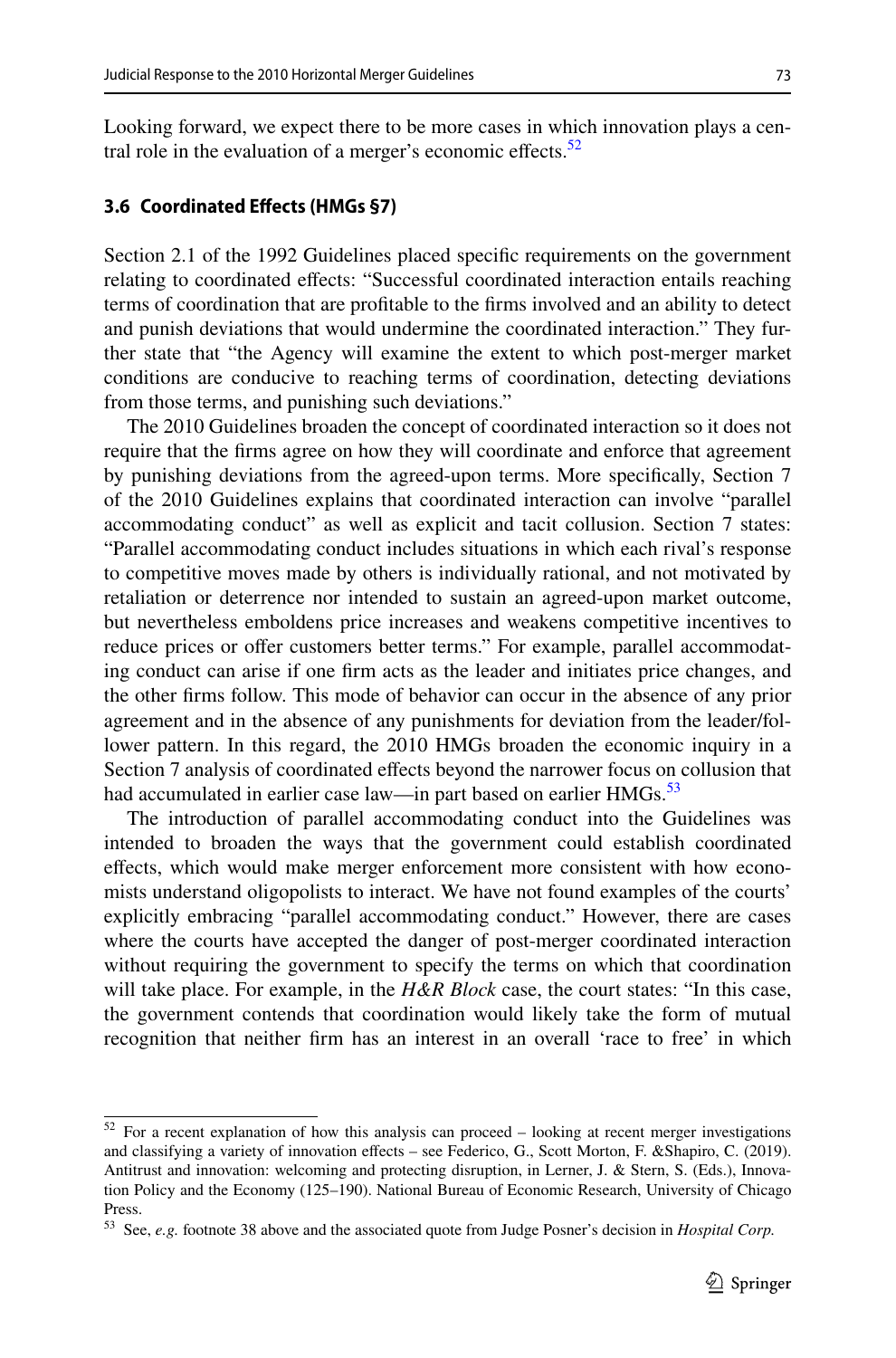high-quality tax preparation software is provided for free or very low prices."<sup>54</sup> The court found this theory convincing—based in part on "a highly persuasive historical act of coordination between HRB and Intuit that supports this theory."<sup>[55](#page-23-1)</sup>

Notably, in the H&R Block case, the court was asking whether the merging parties had presented sufficient evidence to *rebut* the structural presumption that anticompetitive coordinated efects would result from the merger. In contrast, in *T-Mobile/Sprint*, the court found that the defense had rebutted the structural presumption by other means, so the burden was again on the plaintif to show that anticompetitive coordination would increase the likelihood of anti-competitive efects. In that context, while the court did not reject the notion of parallel accommodating conduct, it found that the relevant market was "not particularly vulnerable to coordination."[56](#page-23-2)

Overall, we do not fnd that the introduction of parallel accommodating conduct into the 2010 Guidelines has had a significant effect on the case law so far.  $^{62}$  In part this refects the fact that the case law has been rooted in coordinated efects for decades—often framed in terms of whether the merger will increase the risk of explicit or tacit collusion. In part, however, this also refects the fact that economists have done far less over the past 25 years to develop methods of quantifying coordinated efects than they have done to develop methods quantifying unilateral efects.

#### **3.7 Powerful Buyers (HMGs §8)**

Merging frms often argue that they will not be able to raise prices, despite the elimination of competition between the merging frms, because they sell to "powerful buyers" that will discipline such price increases. The agencies have long been skeptical of such arguments. The 1992 Guidelines explained that large buyers may be able to disrupt coordination but were silent on the issue of powerful buyers in the context of unilateral efects.

Section 8 in the 2010 Guidelines, "Powerful Buyers," begins by noting: "Powerful buyers often are able to negotiate favorable terms with their suppliers. Such terms may refect the lower costs of serving these buyers, but they also can refect price discrimination in their favor."

Section 8 in the 2010 Guidelines focuses attention not on whether powerful buyers have been able to obtain lower prices than other buyers historically, but on how the merger will afect these buyers. They note that powerful buyers may be able to protect themselves by threatening to integrate vertically upstream, and that powerful buyers may be able to disrupt coordinated efects. But many cases involve unilateral

<span id="page-23-0"></span><sup>54</sup> *U.S. v. H&R Block*, p. 77.

<span id="page-23-1"></span><sup>55</sup> *U.S. v. H&R Block*, p. 78.

<span id="page-23-2"></span><sup>56</sup> *State of New York, et. al v. Deutsche Telekom AG et. al.*, par. 41. Retrieved November 21, 2020 from [https://www.courtlistener.com/recap/gov.uscourts.nysd.517350/gov.uscourts.nysd.517350.409.0.pdf.](https://www.courtlistener.com/recap/gov.uscourts.nysd.517350/gov.uscourts.nysd.517350.409.0.pdf) The Court was convinced by the testimony of the T- Mobile executives that they would continue to compete aggressively after the merger – notwithstanding their much larger market share and the much more concentrated market that would result from the merger. "The Court fnds that the fact of aggressive competition over the past decade is not so easily reversed." Par 42.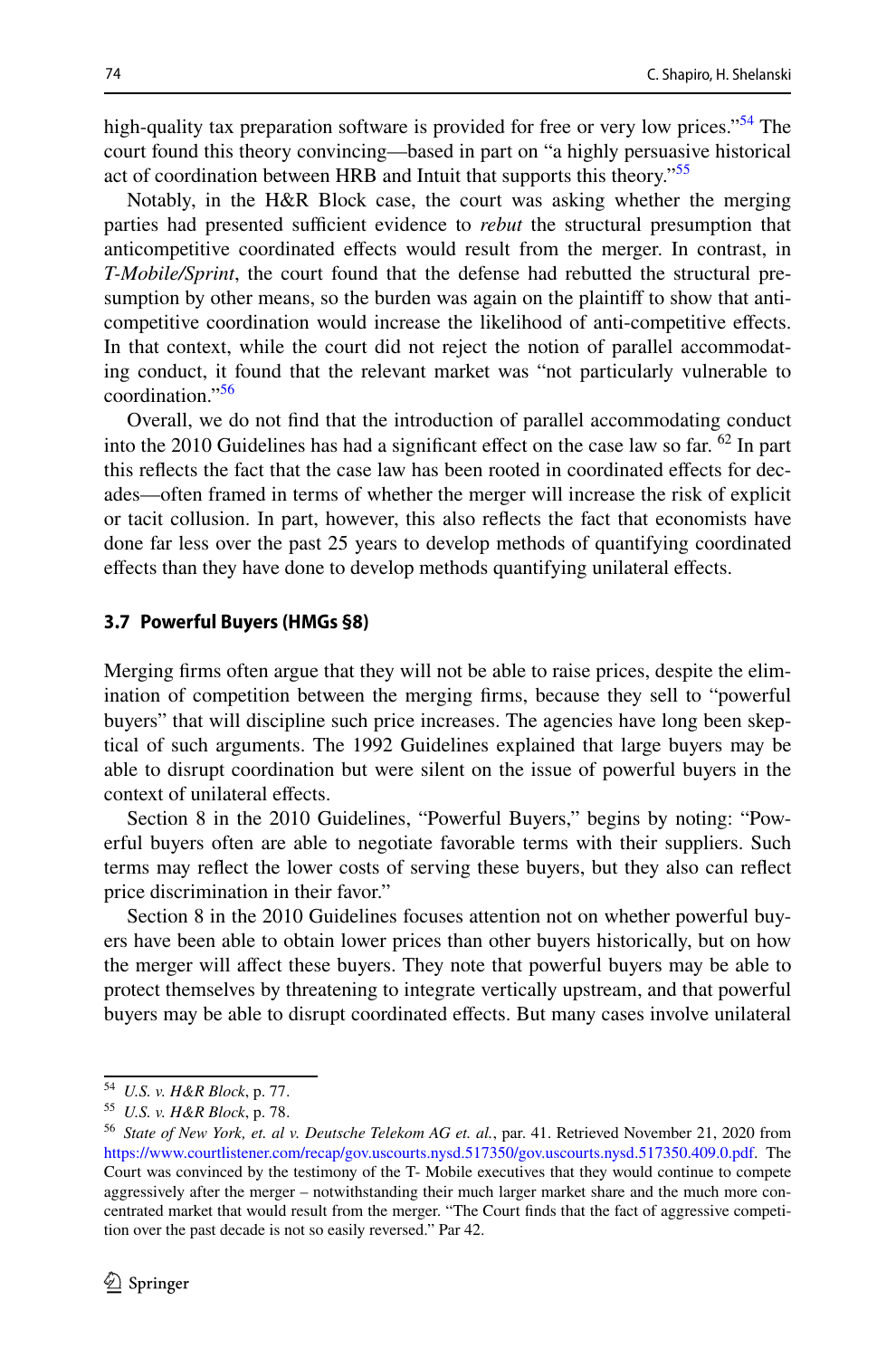efects in industries where buyers are unable to integrate vertically upstream. In that context, the 2010 HMGs express skepticism about the powerful buyer defense. The key passage states:

"However, the Agencies do not presume that the presence of powerful buyers alone forestalls adverse competitive efects fowing from the merger. Even buyers that can negotiate favorable terms may be harmed by an increase in market power. The Agencies examine the choices available to powerful buyers and how those choices likely would change due to the merger. Normally, a merger that eliminates a supplier whose presence contributed signifcantly to a buyer's negotiating leverage will harm that buyer."

 The 2010 Guidelines go on to state: "Furthermore, even if some powerful buyers could protect themselves, the Agencies also consider whether market power can be exercised against other buyers."

In *Sanford Health*, the defense argued that the presence of a powerful buyer— Blue Cross Blue Shield of North Dakota—would preclude any anti-competitive efects that might otherwise result from the merger. The court roundly rejected that argument, relying on and citing the above passage from Section 8 of the 2010 Guidelines<sup>[57](#page-24-0)</sup>

#### **3.8 Entry (HMGs §9)**

The 1982 Guidelines stated in Section III.B: "If entry into a market is so easy that existing competitors could not succeed in raising price for any signifcant period of time, the Department is unlikely to challenge mergers in that market." To operationalize this inquiry, the 1982 Guidelines explain that "the Department will hypothesize a price increase of fve percent and ask, how much new entry would be likely to occur within two years."

The 1992 Guidelines developed these ideas further, stating (Section 0.2) that "the Agency assesses whether entry would be timely, likely and sufficient either to deter or to counteract the competitive effects of concern." This "timely, likely and sufficient" language proved to be very infuential, as it was embraced by the courts.

However, much of the "Entry Analysis" in Section 3 of the 1992 Guidelines, which was designed to evaluate whether entry would be proftable, did not prove workable in practice. The problem with that analysis is that it was done very explicitly "without attempting to identify who might be potential entrants." This "pro forma" mode of entry analysis—with its focus on an abstract notion of a generic "minimum viable scale" —did not prove to be reliable. In reality, each potential entrant would have its own strategy and its own set of capabilities, as is well understood in the literature on competitive strategy.

<span id="page-24-0"></span><sup>57</sup> *FTC v. Sanford Health*, Conclusions of Law, par. 37. Retrieved November 21, 2020 from [https://law.](https://law.justia.com/cases/federal/appellate-courts/ca8/17-3783/17-3783-2019-06-13.html) [justia.com/cases/federal/appellate-courts/ca8/17-3783/17-3783-2019-06-13.html.](https://law.justia.com/cases/federal/appellate-courts/ca8/17-3783/17-3783-2019-06-13.html)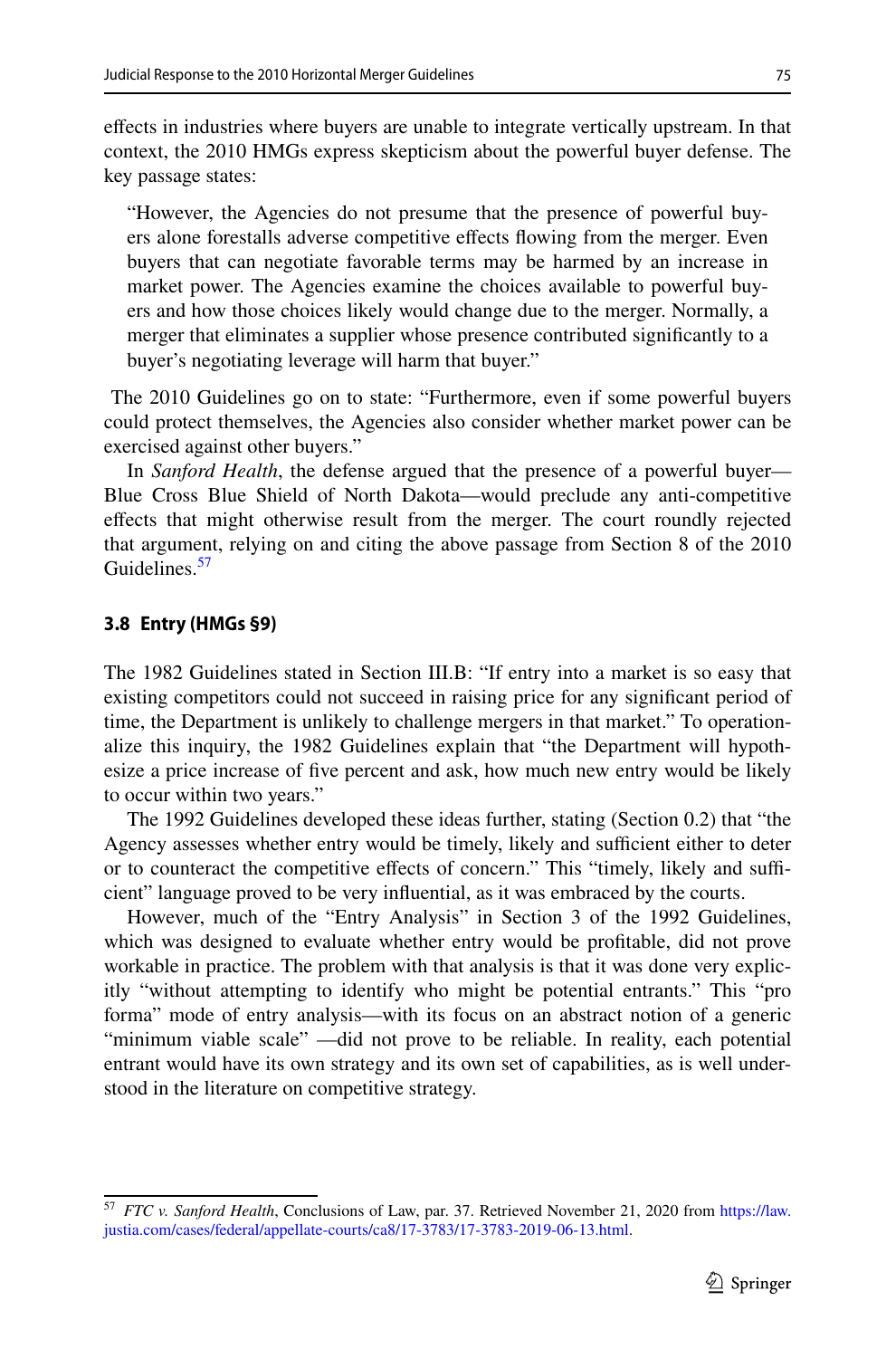The 1992 Guidelines might therefore be either under-inclusive or over-inclusive of potential entrants depending on the specifc marketplace and the specifc potential entrants that exist. Furthermore, in the real world there often are numerous obstacles to entry, above and beyond the need to make (sunk) investments that will be lost if the entry effort winds up being unsuccessful.

The 2010 Guidelines therefore simplifed the analysis of entry by focusing attention on evidence of actual, recent entry and on the identifcation of particular frms that would be likely to enter in response to an anti-competitive post-merger price increase. "The Agencies consider the actual history of entry into the relevant market and give substantial weight to this evidence." (Section 9) "Where an identifable set of frms appears to have the necessary assets that others lack, or to have particularly strong incentives to enter, the Agencies focus their entry analysis on those frms." (Section 9) This is how the 2010 Guidelines reframed the well-accepted "timely, likely, and sufficient" test. That test applies not only to entry by suppliers that are new to the relevant market, but also to expansion by existing market participants.

The most recent *Staples/Office Depot* case provides a good illustration of how this approach has played out in court. In that case, the court found that the FTC had established its *prima facie* case by showing that the merger would greatly increase concentration in the market for the sale and distribution of consumable office supplies to large frms. "Defendants' sole argument in response to Plaintifs' *prima facie* case is that the merger will not have anti-competitive effects because Amazon Business, as well as the existing patchwork of local and regional office supply companies, will expand and provide large B-to-B companies with competitive alternatives to the merged entity."<sup>58</sup> Ultimately, the court rejected the "Amazon defense" by noting that "several signifcant institutional and structural challenges face Amazon Business." This was an analysis of a specifc supplier, very much focused on real-world capabilities and obstacles, just as is called for by the 2010 Guidelines. The "sufficiency" prong of the entry test was important in this case: While Amazon Business would likely grow over time, the evidence did not show that it would come close to replacing the competition from Office Depot that would be lost due to the proposed merger.

### **3.9 Mergers of Competing Buyers (HMGs §11)**

Section 11 of the 2010 Guidelines— "Mergers of Competing Buyers" —explains how the DOJ and FTC will "evaluate whether a merger is likely to enhance market power on the buying side of the market." This concern was present in the 1992 Guidelines, which state: "The exercise of market power by buyers ('monopsony power') has adverse efects comparable to those associated with the exercise of market power by sellers. In order to assess potential monopsony concerns, the Agency will apply an analytical framework analogous to the framework of these Guidelines."

<span id="page-25-0"></span><sup>&</sup>lt;sup>58</sup> *FTC v. Staples/Office Depot*, p. 133.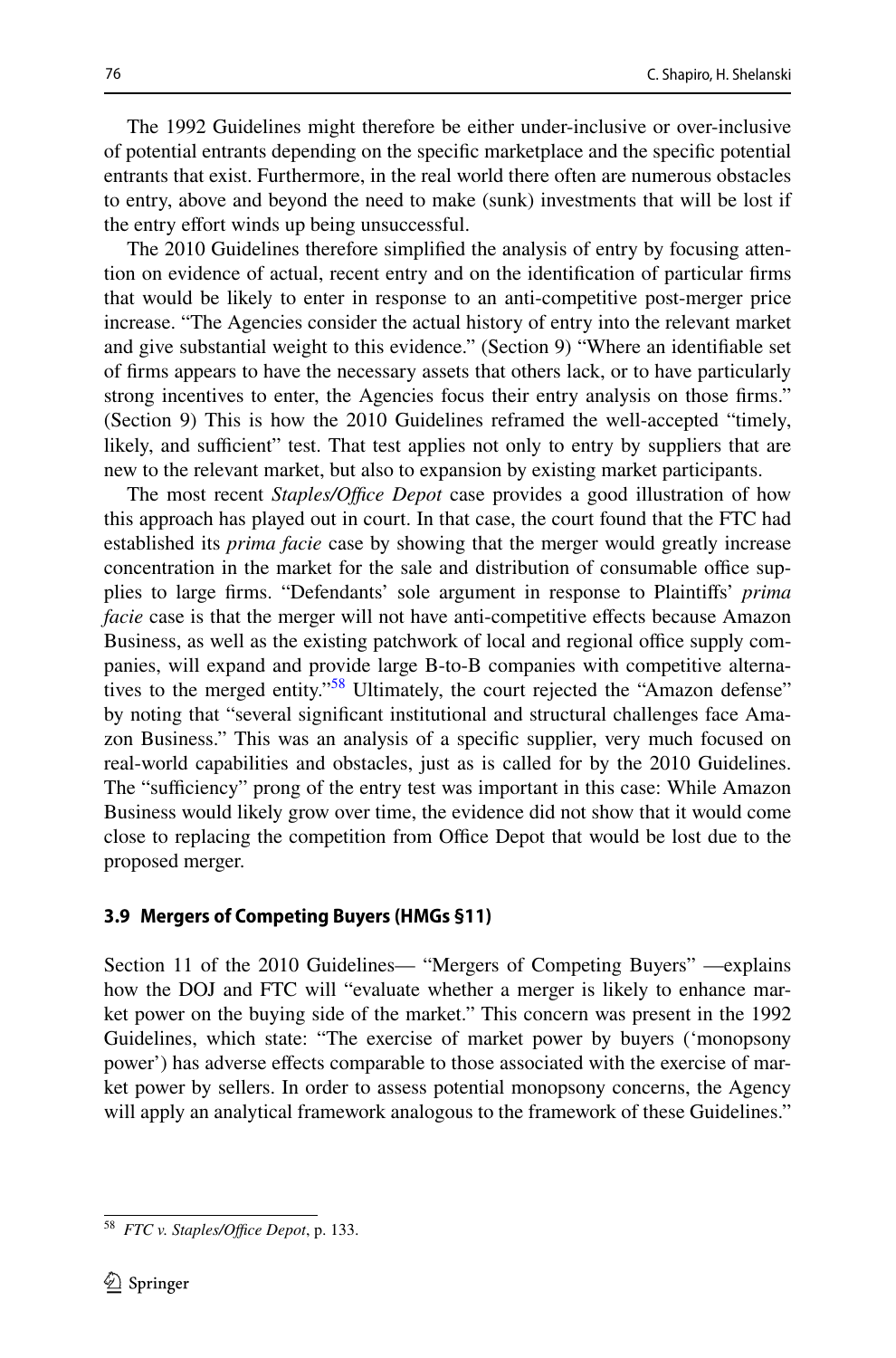The 2010 Guidelines elevate this topic and explain how the agencies determine whether a merger between competing buyers is likely to enhance market power on the buyer side. Importantly, the 2010 Guidelines state: "The Agencies do not view a short-run reduction in the quantity purchased as the only, or best, indicator of whether a merger enhances buyer market power. Nor do the Agencies evaluate the competitive efects of mergers between competing buyers strictly, or even primarily, on the basis of efects in the downstream markets in which the merging frms sell." This highlights the impact of the merger on the counterparties (suppliers) that may be subject to increased buyer power rather than on the customers of the merging firms. $59$ 

Very few decided mergers involve issues of buyer power—either before or after 2010. Among the decided cases from the past decade, the *Anthem/Cigna* case stands out as the most instructive—especially with regard to the interaction between buyer power upstream and possible pass-through of lower costs to customers downstream. In that case, the DOJ alleged that the merger would give the merged entity monopsony power as a purchaser of services from medical providers.

The District Court determined that the medical cost efficiencies that were claimed by Anthem were not merger-specifc or verifable, so it did not reach that question  $(p. 253)$ . Nonetheless, the District Court stated: "But since the efficiencies defense is based not on any economies of scale, reduced transaction costs, or production efficiencies that will be achieved by either the carriers or the providers due to the combination of the two enterprises, but rather on Anthem's ability to exercise the muscle it has already obtained by virtue of its size, with no corresponding increase in value or output, the scenario seems better characterized as an application of market power rather than a cognizable beneficial effect of the merger" (p. 253).

The appeals court upheld the District Court that the claimed efficiencies were not merger-specifc, so it also did not need to reach the question of whether the merger would have given Anthem enhanced buyer power in the purchase of services from medical providers. The dissent did credit the efficiencies that were claimed by Anthem, stating: "The District Court clearly erred, therefore, in concluding that the merger would substantially lessen competition in the market in which insurance services are sold to large employers." The dissent would have remanded the case to the District Court to determine whether the merger would give the merged entity monopsony power in the upstream market where it purchases services from medical providers.

However, the concurring opinion deconstructs the dissent piece by piece, beginning with this statement: "First, there is no dispute that, to have any legal relevance, a proffered efficiency cannot arise from anticompetitive effects" (p. 369). The concurring opinion closes by stating that "securing a product at a lower cost due to increased bargaining power is not a procompetitive efficiency when doing so 'simply transfers income from supplier to purchaser without any resource savings'" (p. 371, quoting Areeda and Hovenkamp).

<span id="page-26-0"></span><sup>59</sup> See Hemphill, C. S. & Rose, N. (2018). Mergers that harm sellers. Yale Law Journal, 127(7), 2078– 2109.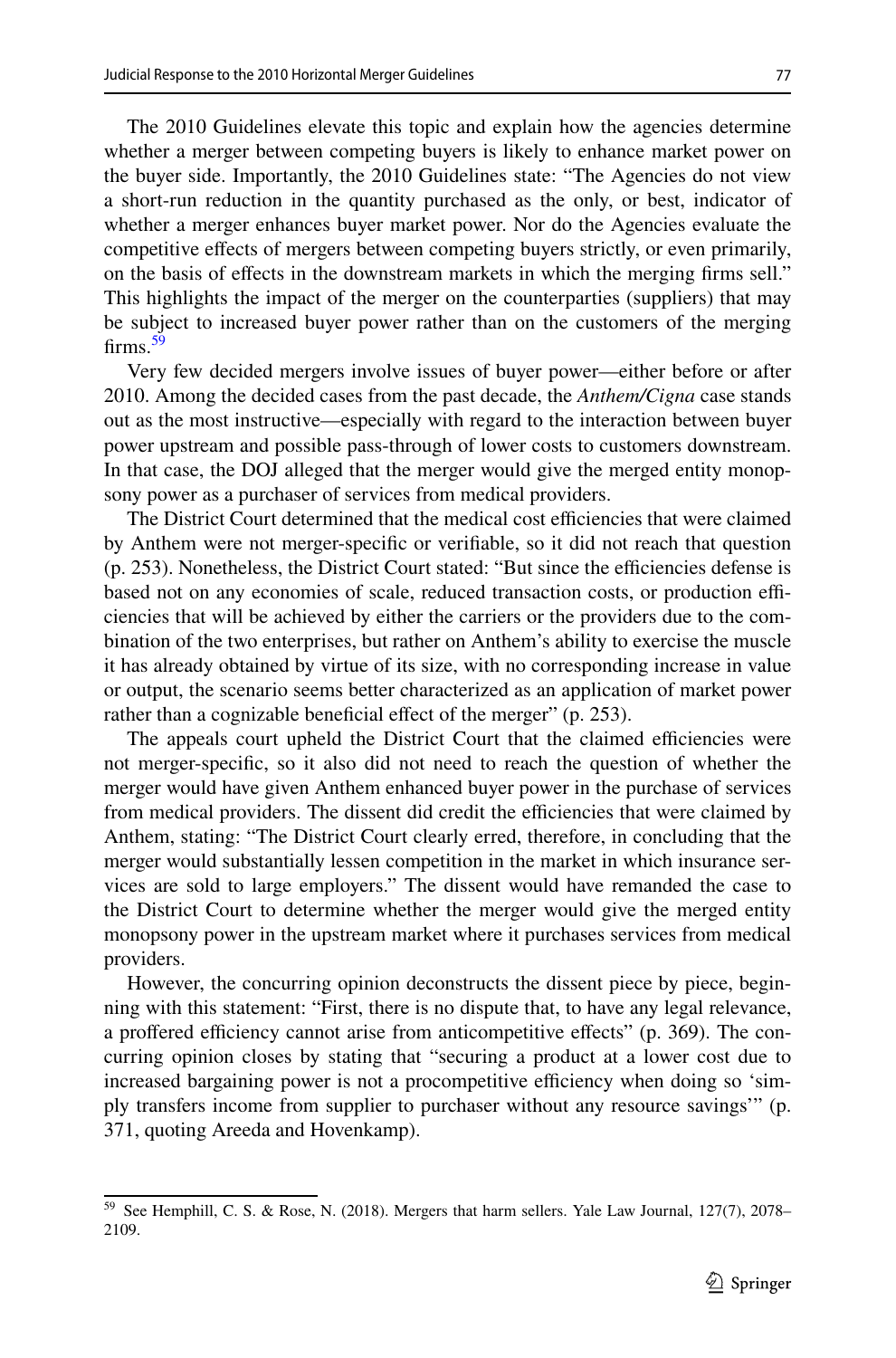We expect that Section 11 of the 2010 Guidelines will have greater impact in the years ahead, not only in the agricultural sector, where mergers between processors purchasing from farmers have been challenged as harming farmers, but also in *labor* markets. We expect that in the future the DOJ and the FTC will evaluate selected mergers to see if they reduce competition in the hiring of workers in certain occupations in certain geographic markets such as commuting zones.

### **4 Conclusions**

In this paper we have tried to assess how specifc innovations found in the 2010 HMGs have fared in the courts. Because of the incremental nature of common law evolution through the adjudicative process, changes to antitrust case law come slowly and unevenly. But because the HMGs are intended to refect agency practices and because merger review is a signifcant activity of the FTC and DOJ, we would expect over time to see those practices inform litigation positions that the agencies take before the courts and, in turn, to see the courts either incorporate or reject aspects of those practices.

In the 10 years since the FTC and DOH issued the 2010 HMGs, those agencies litigated to block mergers more often than they did in the 10 years before those revisions. We have tried to show above where decided cases have involved new aspects of the HMGs that were introduced in 2010 and where those judicial decisions have either refuted or borne out concerns about those revisions.

At a broad level, we fnd no instances in which the courts rejected any of the 2010 innovations. Nor do we fnd any instance in which any aspect of the 2010 HMGS notably the reduced emphasis on market defnition or the higher HHI thresholds created an impediment for the DOJ or the FTC in bringing or proving a case in court. The structural presumption remains the central route by which the government wins merger challenges in court.

Beyond that, numerous courts have either discussed or expressly accepted key elements of the 2010 revisions, with the clearest impact being the increased acceptance in the courts of challenges based on unilateral efects. While the courts have made more incremental steps in incorporating the provisions in the 2010 Guidelines that relate to coordinated efects, powerful buyers, mergers of competing buyers, and entry, those changes have started to appear in merger challenges before for the courts and to be at least mentioned in relevant decisions. All of this suggests that the 2010 HMGs will have further infuence on the evolution of the case law going forward.

**Open Access** This article is licensed under a Creative Commons Attribution 4.0 International License, which permits use, sharing, adaptation, distribution and reproduction in any medium or format, as long as you give appropriate credit to the original author(s) and the source, provide a link to the Creative Commons licence, and indicate if changes were made. The images or other third party material in this article are included in the article's Creative Commons licence, unless indicated otherwise in a credit line to the material. If material is not included in the article's Creative Commons licence and your intended use is not permitted by statutory regulation or exceeds the permitted use, you will need to obtain permission